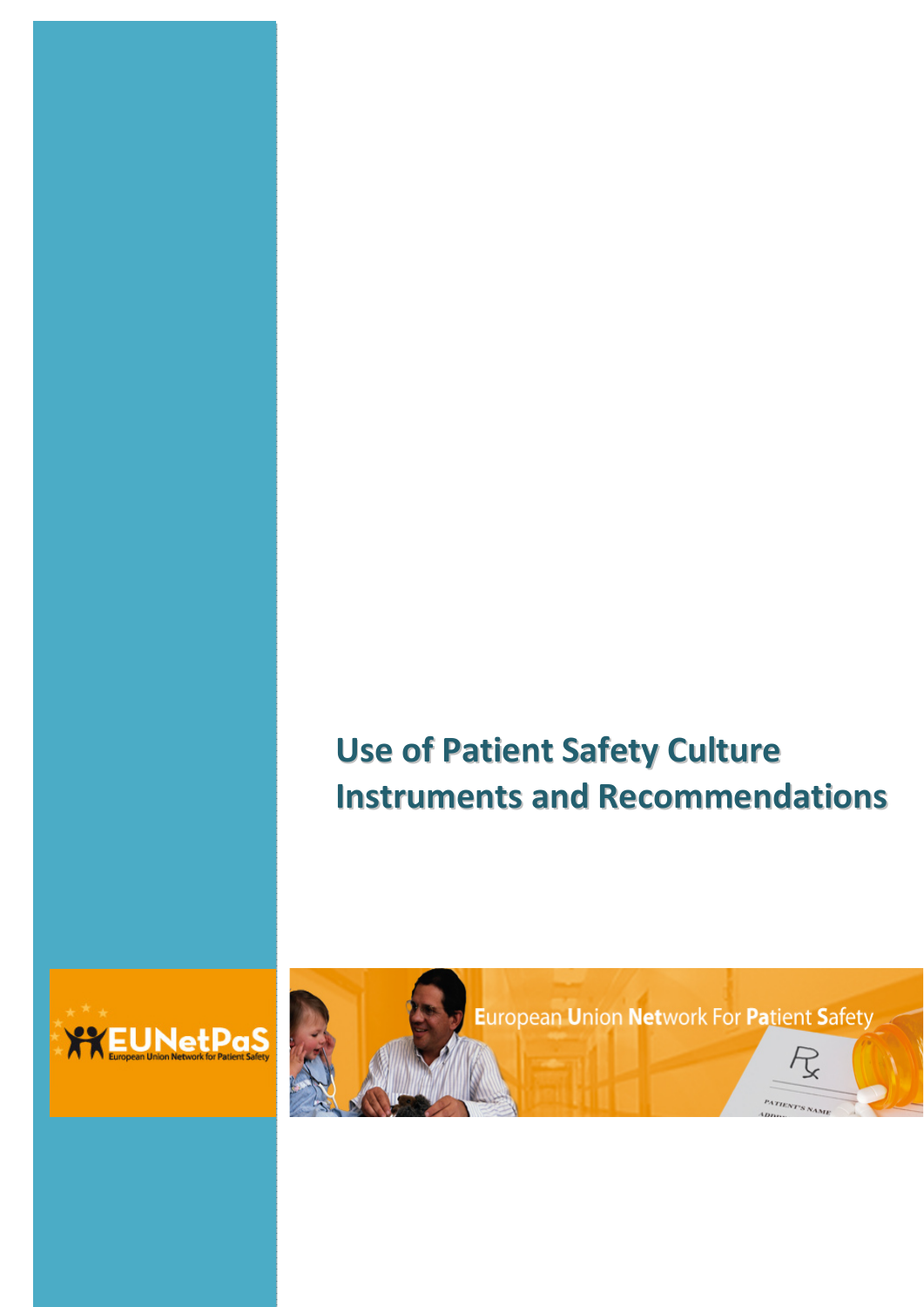

The European Network for Patient Safety (EUNetPaS) is a project which was funded and supported by the European Commission within the 2007 Public Health Programme.

The work described in this report was performed within Work Package 1 "Promoting Patient Safety Culture" and headed by the European Society for Quality in Healthcare, Office for Quality Indicators, Denmark.

ISBN 978‐87‐993779‐0‐9 Copyright, March 2010 European Society for Quality in Healthcare ‐ Office for Quality Indicators Olof Palmes Allé 13, DK‐8200 Aarhus N, Denmark www.esqh.net Mail: esqh@rm.dk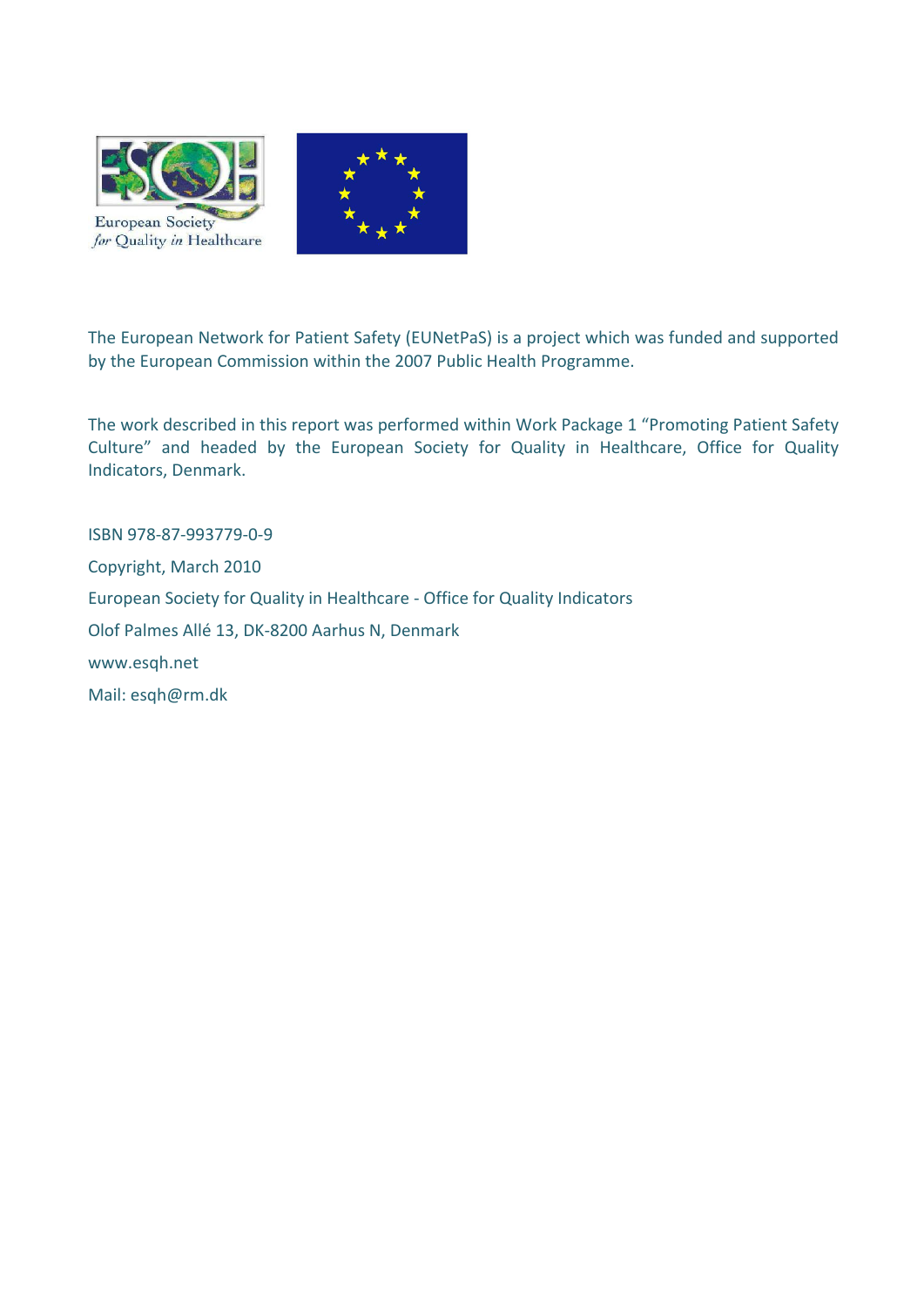#### **Preface**

One of the aims of the EUNetPaS project was "Promoting a Culture of Patient Safety", and this aim was approached in Work Package 1 (WP1).

The report in hand provides information on part of the tasks to be carried out within WP1, viz. the work performed by the European Society for Quality in Healthcare (ESQH) in Denmark regarding project delivery number D26: a *"validated questionnaire to measure patient safety culture in hospitals through health care professionals at the ward level".* This report is accompanied by a catalogue describing the patient safety culture instruments used in Member States (MS) at the time of information collection in 2009.

It is important to note that the content of the report reflects *only* the patient safety culture instruments used in MS in spring and summer 2009, and that it is based solely on information feedback from MS. Thus the information presented here should not be regarded as an exhaustive account of activities promoting patient safety culture in MS, as there is no way of knowing how exhaustive the information collection performed in the individual MS through the project's National Contact Points (NCP) has been. However, all informants and WP1 partners were given the opportunity to comment on and correct the content of this report, and it is our belief that it reflects the level of activity fairly well.

The full work process was described in detail in a work plan commented on by Work Package partners and sent to the National Contact Points for information in February 2009.

The content of this report should be seen in close connection with other work done within EUNetPaS, especially the work of WP1 regarding a literature review on usability and utility/actionability, also performed by ESQH, Denmark, and a diary describing the experiences gained while piloting two of the recommended instruments in a clinical and political setting where patient safety work is in its early days. This work is performed by the State Health Care Accreditation Agency under the Ministry of Health of the Republic of Lithuania, supervised by the ESQH office in Denmark. These publications are available at the project's webpage: www.eunetpas.eu, and through the publishing organisations.

#### *Solvejg Kristensen & Paul Bartels*

*European Society for Quality in Healthcare ‐ Office for Quality Indicators, Denmark*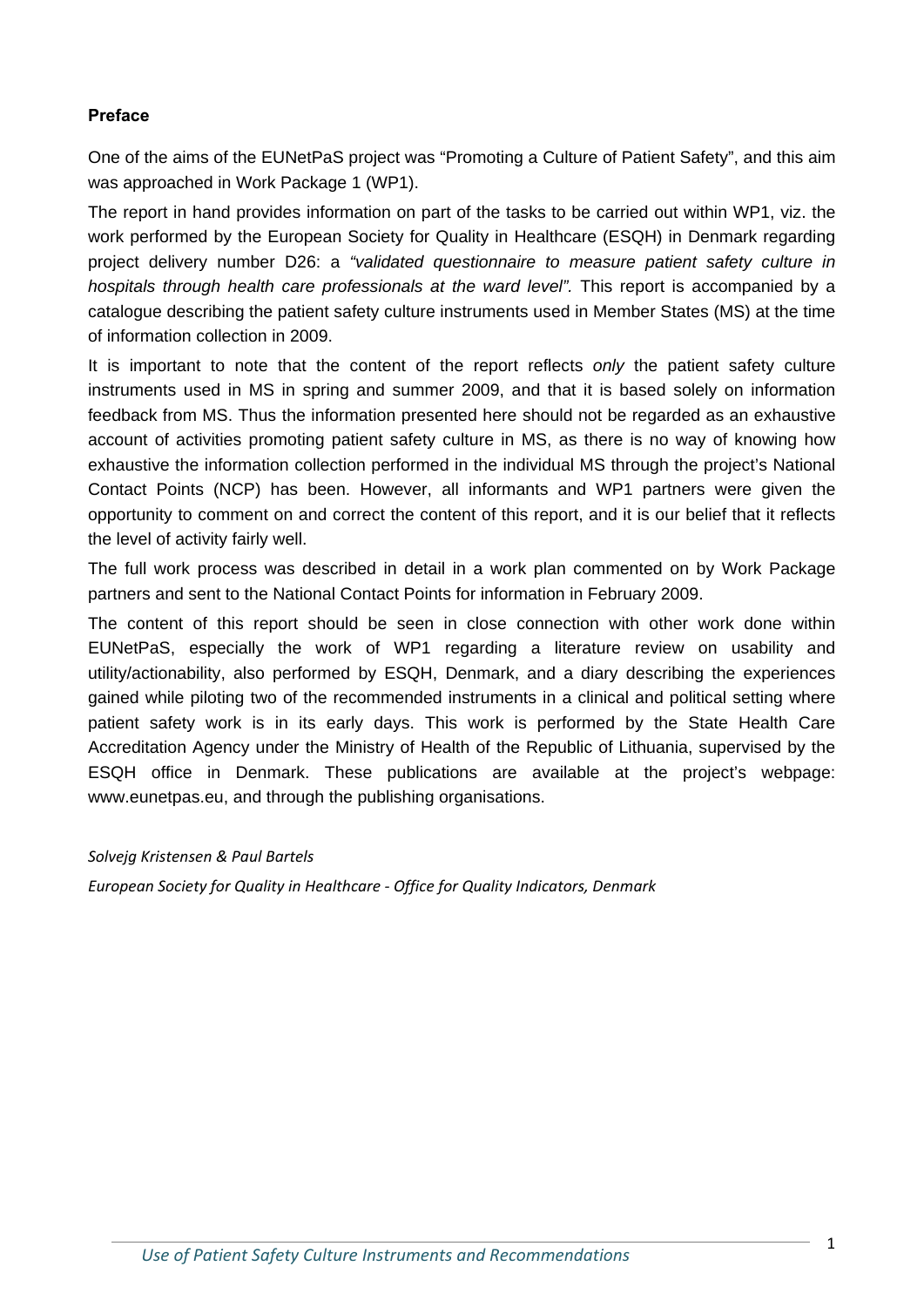# **Content**

| Appendix 1. Informants on information collection, NCPs and appointed experts 21 |  |
|---------------------------------------------------------------------------------|--|
|                                                                                 |  |
|                                                                                 |  |
|                                                                                 |  |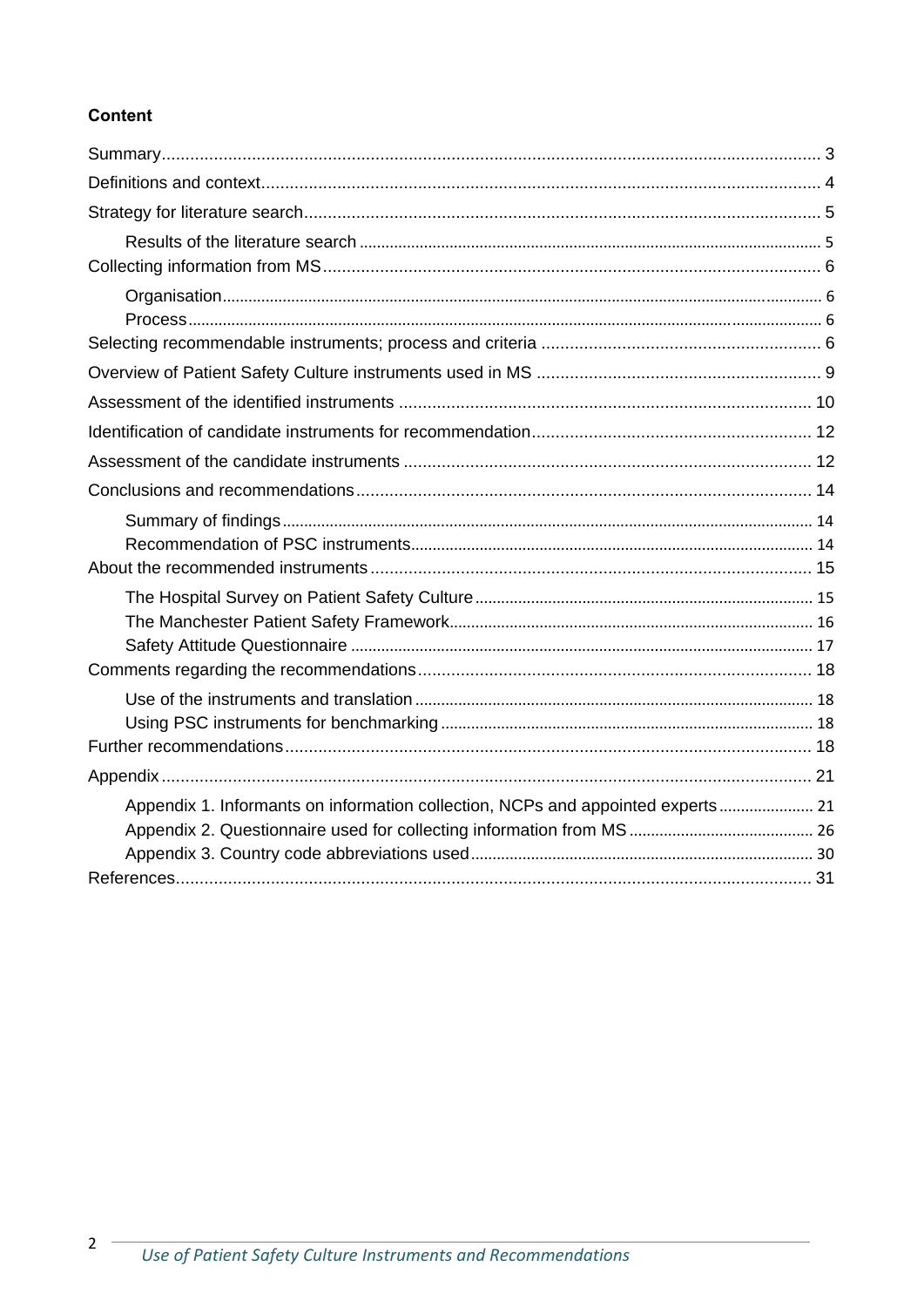# **Summary**

The aim of the work presented was recommending a set of validated instruments to promote patient safety culture (PSC) in hospitals through healthcare professionals at ward level, and to describe actionability.

The process included the following elements:

- Literature search identifying PSC instruments and their use in the EU
- Establishing an EU-wide network of experts, ministerial NCPs and WP1 partners
- Collecting information from the network on instruments used
- Draft report displaying the information stratified country-wise and recommendations
- Validation by the network of the information in the report
- Assessment of identified instruments according to an approved set of *"instrument criteria"* that an instrument has to fulfil to qualify as an eligible candidate for a recommendable instrument
- Listing candidate instruments for recommendation
- Assessment of candidate instruments according to the *"set criteria"* that a set of 3-4 instruments has to fulfil to make up a set of instruments supplementing each other
- Recommendation of 3-4 instruments applicable for use in MS, and further recommendations.

The collection of information revealed 15 different instruments used in MS; three of them met the first set of criteria. They were also the instruments most frequently used in MS. A number of validation studies regarding these three instruments had either been performed or planned in MS.

The EUNetPaS literature search came up with 19 PSC instruments, four of which have been reported in use in MS, and three of them are the ones most frequently used.

At present, the following three instruments are recommended for internal use in MS, but not for benchmarking:

- **Hospital Survey on Patient Safety Culture** from the Agency for Healthcare Research and Quality (AHRQ) in the USA
- **Manchester Patient Safety Assessment Framework** from the University of Manchester in the UK
- **Safety Attitudes Questionnaire** from the University of Texas / Johns Hopkins University in the USA

In addition, a number of other instruments used were commented on, but not directly recommended.

Two of the recommended instruments were tested at ward level in Lithuanian hospitals, and the experiences gained are shown in a separate diary.

This report is also accompanied by a separate literature review on usability and utility.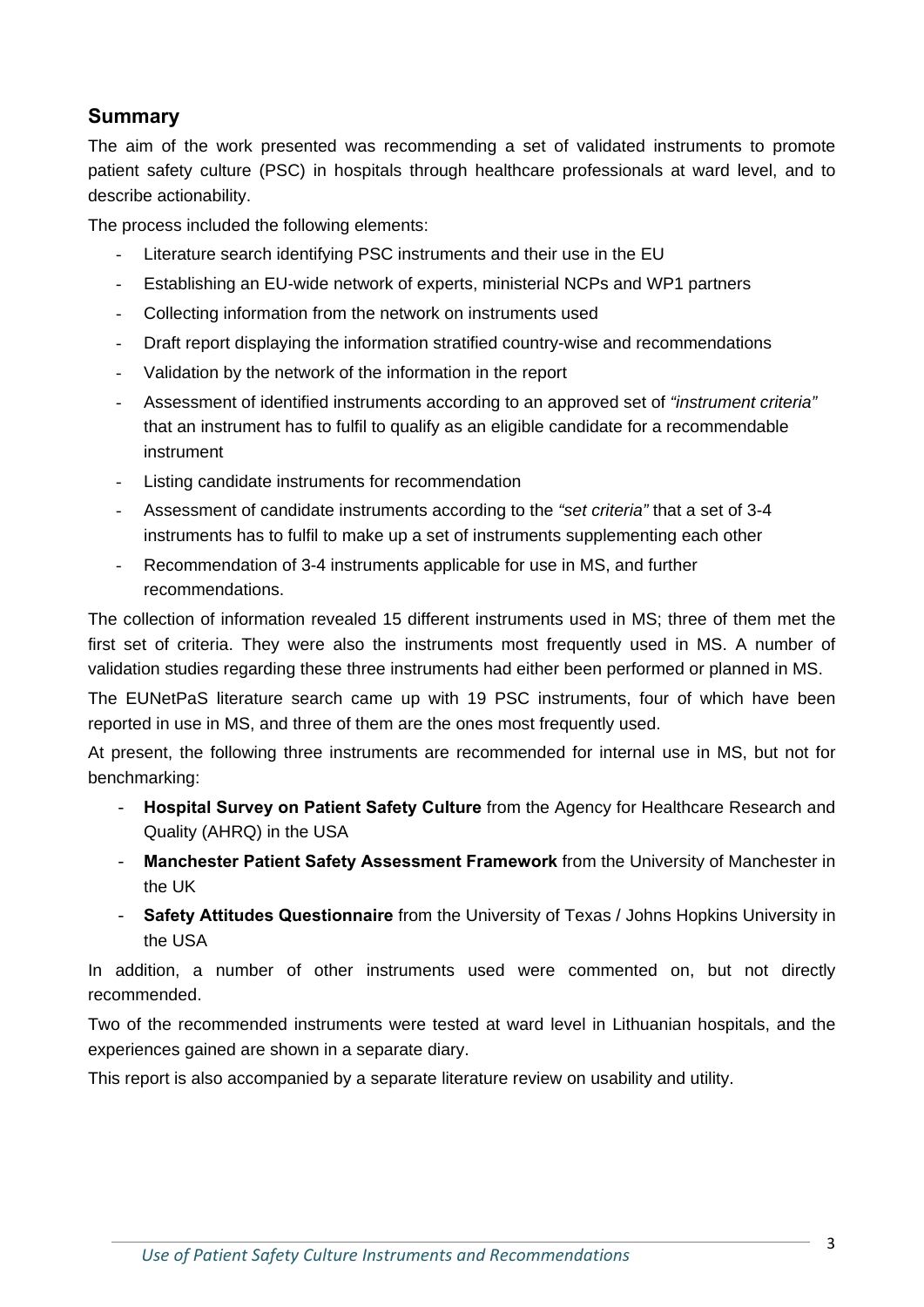## **Definitions and context**

In 2006, the European Society for Quality in Health Care adopted the following definition of *'culture of safety'.* This is the definition used by WP1.

*'An integrated pattern of individual and organisational behaviour, based upon shared beliefs and values that continuously seeks to minimise patient harm, which may result from the processes of care delivery.'* 

The above definition of a culture of safety differs from other more neutral definitions of patient safety culture as the definition mirrors a dynamic, conscious culture of safety in which actions are taken towards reducing harm or risk to the patient. It is in this respect that the definition differs from others.

Surveys are generally not regarded suitable for capturing behaviour, values and competencies related to safety culture. Climate (defined by safety perceptions) is said by some organisations and opinion leaders to be more readily measurable aspects of safety culture when using surveys (perceptions form part of both definitions).

In order to successfully transform clinical safety culture, it is important to try and understand it; possibly actions may emerge from understanding and awareness. Measurement of safety culture is meant to enable organisations to see the features of their patient safety culture and to provide insights for transforming the culture. Measurement provides invaluable information about how patient safety is viewed and handled within an organisation. However, one measurement does not make up the culture, nor does surveillance of developments in the clinical safety culture. What is required is conscious actions and interventions aiming to minimise risk and harm to patients.

In this context, an **instrument** is regarded as

*'a method by which one can collect information on aspects of patient safety culture. The instrument can on its own or as part of a process help assess, promote and /or develop patient safety culture.'* 

It is important to emphasise that an instrument needs to be followed by a formal programme of actions designed to address the limitations in safety culture identified by the instrument in order to ensure concrete results, as well as by activities to survey positive or negative developments in the culture.

**Utility** is here defined as

*'the added value on the clinical and the organisational level following actions taken to develop the patient safety culture.'*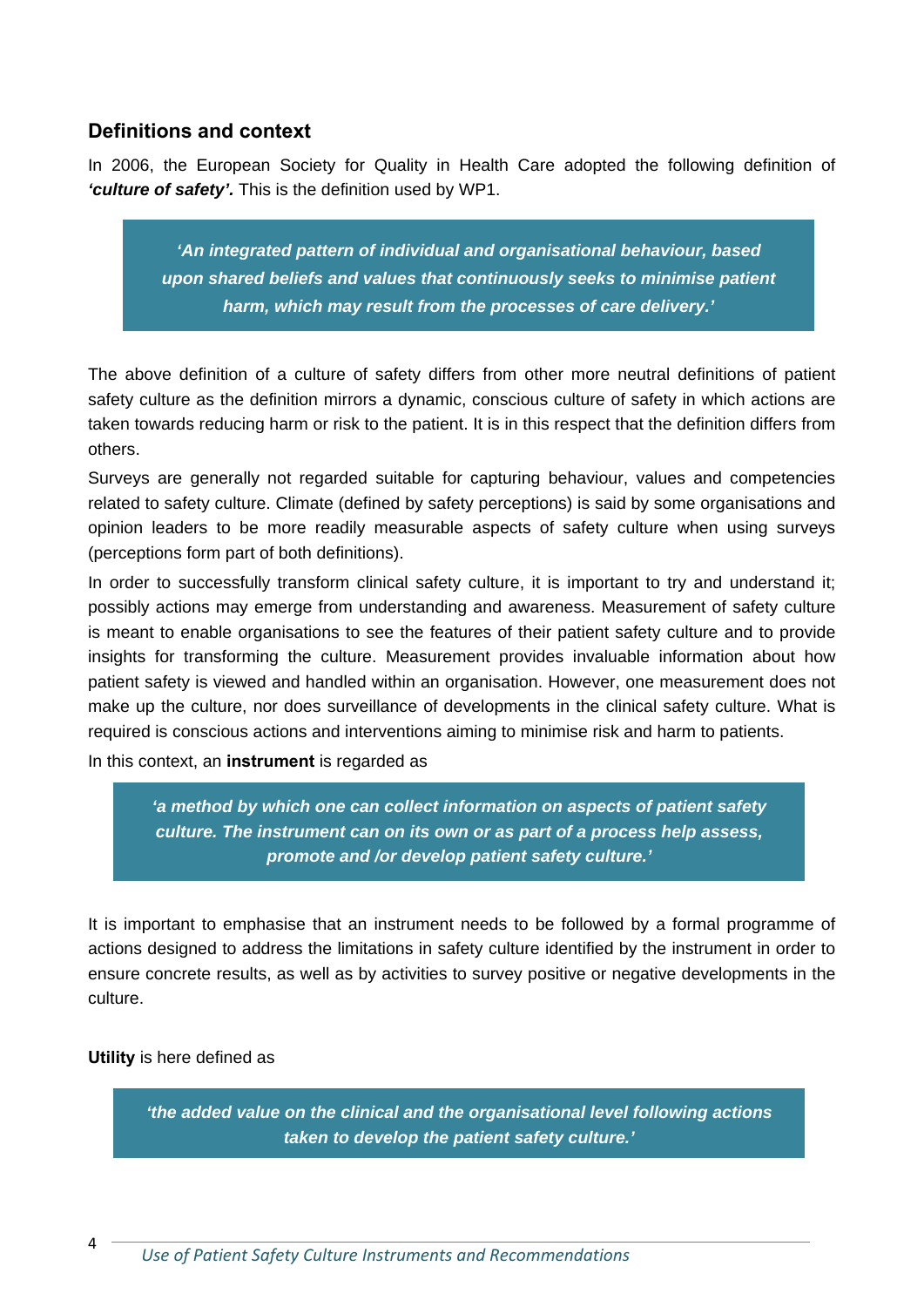## **Strategy for literature search**

In summer 2008, an initial literature search was performed by the Psychiatric Research Library at Aarhus University, Denmark. The aim was to identify literature describing:

- Instruments to evaluate/survey patient safety culture/climate/resilience and the psychometric properties of the methods found
- European studies of patient safety culture/climate/resilience performed previously.

#### **Results of the literature search**

Table 1 below gives an overview of PSC instruments identified through the literature search. For sources, please see the reference list below.

| <b>Instrument</b>                                                         | <b>Source</b> |
|---------------------------------------------------------------------------|---------------|
| <b>Checklist for Assessing Institutional Resilience</b><br>1.             | (8;9)         |
| <b>Culture of Safety Survey</b><br>2.                                     | (3;10;11)     |
| <b>Error Orientation Questionnaire</b><br>3.                              | (12;13)       |
| <b>Hospital Culture Questionnaire</b><br>4.                               | (14;15)       |
| <b>Hospital Survey on Patient Safety</b><br>5.                            | (3;16)        |
| Hospital Survey on Patient Safety Culture<br>6.                           | $(1-3)$       |
| Manchester Patient Safety Assessment Framework<br>7.                      | (4,5)         |
| Nursing Unit Cultural Assessment Instrument<br>8.                         | (14)          |
| Patient Safety Climate in Aesthesia<br>9.                                 | (17)          |
| 10. Patient Safety Culture Questionnaire                                  | $(18-21)$     |
| 11. Patient Safety Cultures in Healthcare Organisations                   | (3)           |
| 12. Safety Attitudes Questionnaire                                        | (3;6;7)       |
| 13. Safety Climate Scale                                                  | (3;16;22;23)  |
| 14. Stanford Safety Culture Instrument                                    | $(16;24-26)$  |
| 15. Teamwork and Patient Safety Attitudes Questionnaire                   | $(27-29)$     |
| 16. Trainee Supplemental Survey                                           | (17)          |
| 17. Veteran Affairs Palo Alto/ Stanford Patient Safety Center for Inquiry | $(24-26)$     |
| 18. Veterans Health Administration Patient Safety Culture Questionnaire   | (3)           |
| 19. Safety Climate Survey                                                 | (24; 30; 31)  |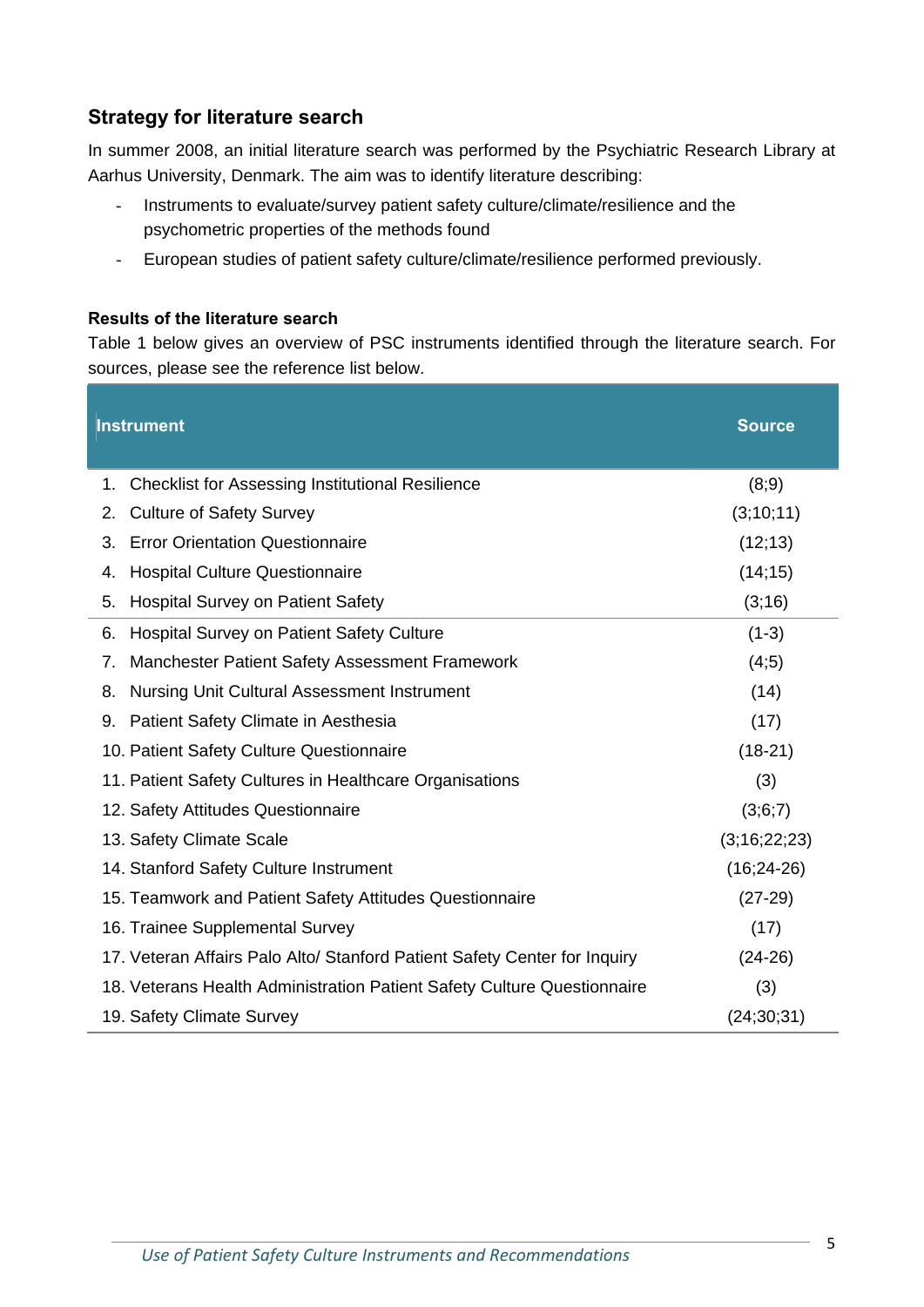## **Collecting information from MS**

#### **Organisation**

During the winter 2008-2009, an EU-wide network of experts on patient safety culture, National Contact Points and WP1 partners was established. Experts were either appointed by the NCP or identified through other networks/contacts. An expert was defined as anybody who had knowledge and/or experience within the two areas:

- PSC surveys performed in their own country at local, regional or national level
- Translated or newly developed PSC instruments in their own country.

The members of the WP1 PSC network are listed in Appendix 1.

During the process of information collection, a number of experts from non-EU countries approached ESQH to be admitted for participation, either actively because they had experience in working with PSC, or because they were interested in learning more about it. Their participation was considered mutually beneficial and they were included as "the extended network", coming from Norway, Croatia, Iceland, Switzerland and Greenland. The information they fed back is also shown in this report.

#### **Process**

Information was collected during spring 2009. Informants were asked to provide information on any patient safety culture instruments (PSCI) used. For this purpose, a structured questionnaire was provided, see Appendix 2. Informants were asked to feed information back to the Danish ESQH office. As it is the nature of the EUNetPaS project that the NCPs are responsible for national coordination and feedback to the project, organisation of information collection as well as the results obtained rely heavily on the individual NCP's organisation for collection of information and internal communication.

The outcome of the information collection by August 2009 was:

- Feedback with number of and information on PSCIs used, or no activities currently, received from 24 MS and 4 non-MS from the extended network
- No feedback from 3 MS.

All information collected was included in the first draft of the catalogue. The network was then asked to review the information they had given, to ensure correctness. All information given describing instruments used is displayed country-wise below.

#### **Selecting recommendable instruments; process and criteria**

WP1 was given the task of recommending 3-4 validated instruments suitable for assessing/developing/promoting PSC in MS. For this purpose, a number of criteria were established, partly to ensure the quality of the selection process (how to select, and by whom) and the quality of each instruments proposed; and partly to ensure that the instruments supplemented one another, to meet different needs and healthcare contexts. Furthermore, the selection process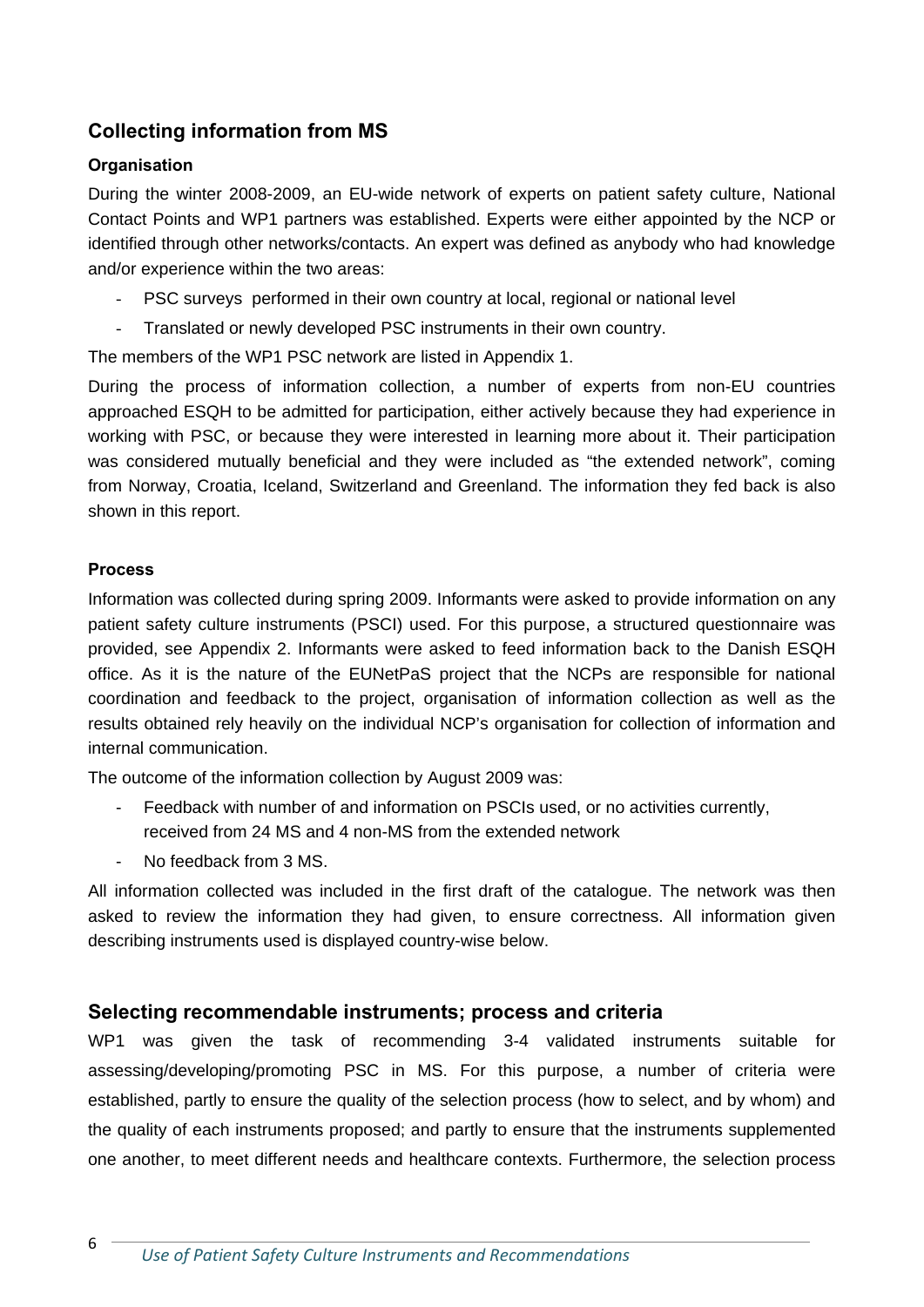had to ensure that instruments not fulfilling the criteria, due to e.g. not being validated or available in English, were reviewed, and further recommendation considered.

The selection process and the criteria for selection of instruments suitable for recommendation were approved by WP1 partners and NCPs, and the experts were informed about the selection procedure in February 2009.

The process for selection of recommendable instruments was as follows:

- Establishing the method and the criteria for selecting recommendable instruments
- Collection of information from MS on currently used instruments
- Validation of information collection by experts and NCPs
- Assessment of identified instruments according to the first set of criteria which each instrument had to fulfil to qualify as a candidate for the list of recommendable instruments
- Identification of a list of candidate instruments for recommendation
- Assessment of the candidate instruments according to the second set of criteria which the 3-4 instruments had to fulfil to form a recommendable set of instruments
- Recommendation of 3-4 instruments
- Review of instruments not selected for recommendation, and further recommendations
- Literature review (see separate report).

The *"instrument criteria"* which each instrument had to fulfil to be an eligible candidate for the list of recommendable instruments were:

- *1. The instrument must capture the definition of PSC used by WP1*
- *2. The original instruments must have well-documented scientific properties (validated), and the instrument must have been translated into at least one MS language and tested practically*
- *3. Be feasible in application (survey planning, data collection, data analysis, feedback etc.)*
- *4. Target as a minimum the clinical staff as informants (doctors/nurses/therapists/others)*
- *5. Be available in English*
- *6. Be free of charge and easily accessible, requiring no certification to be allowed to use it.*

The set of instruments to be recommended from the list must be complementary in order to fit different needs and contexts. The so-called *"set criteria"* that the 3-4 instruments had to fulfil to form a suitable set were:

*1. Must be applicable in diverse healthcare settings (e.g. hospitals, GPs, nursing homes, community care); however, at least one instrument must be suitable for hospital use*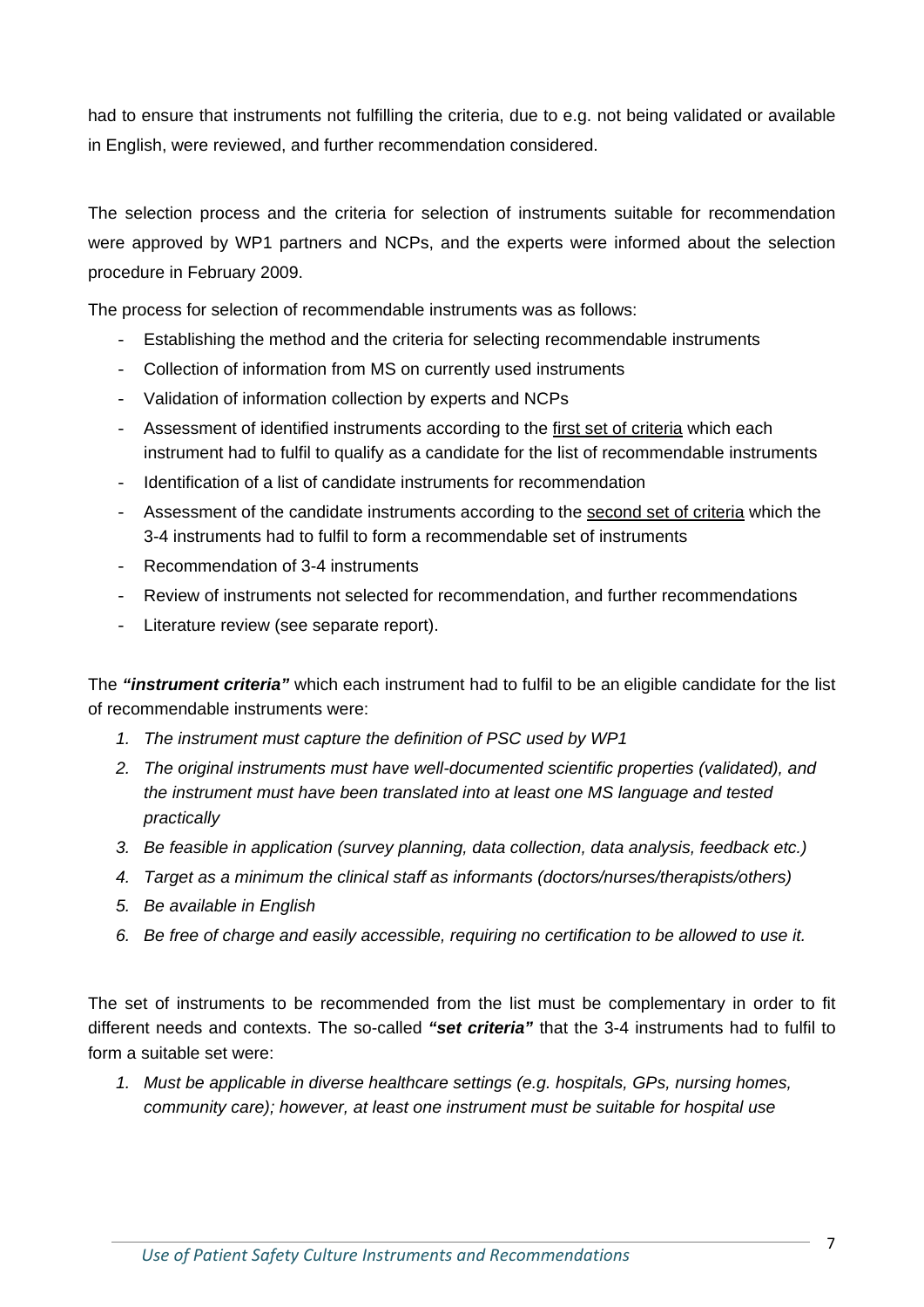- *2. Measure the broadest variety of dimensions of safety culture possible. This means that the individual instruments chosen should preferable measure a number of different dimensions, and together the 3-4 instruments should cover a variety of PSC issues*
- *3. Be usable at different organisational and systems levels; however, at least one instrument must be suitable at ward level*
- *4. Be administered on paper and/or electronically.*

Instruments having well-documented manuals were to be preferred, just as instruments that had been used to assess utility were to be preferred. Utility was defined as the added value at the clinical and the organisational level.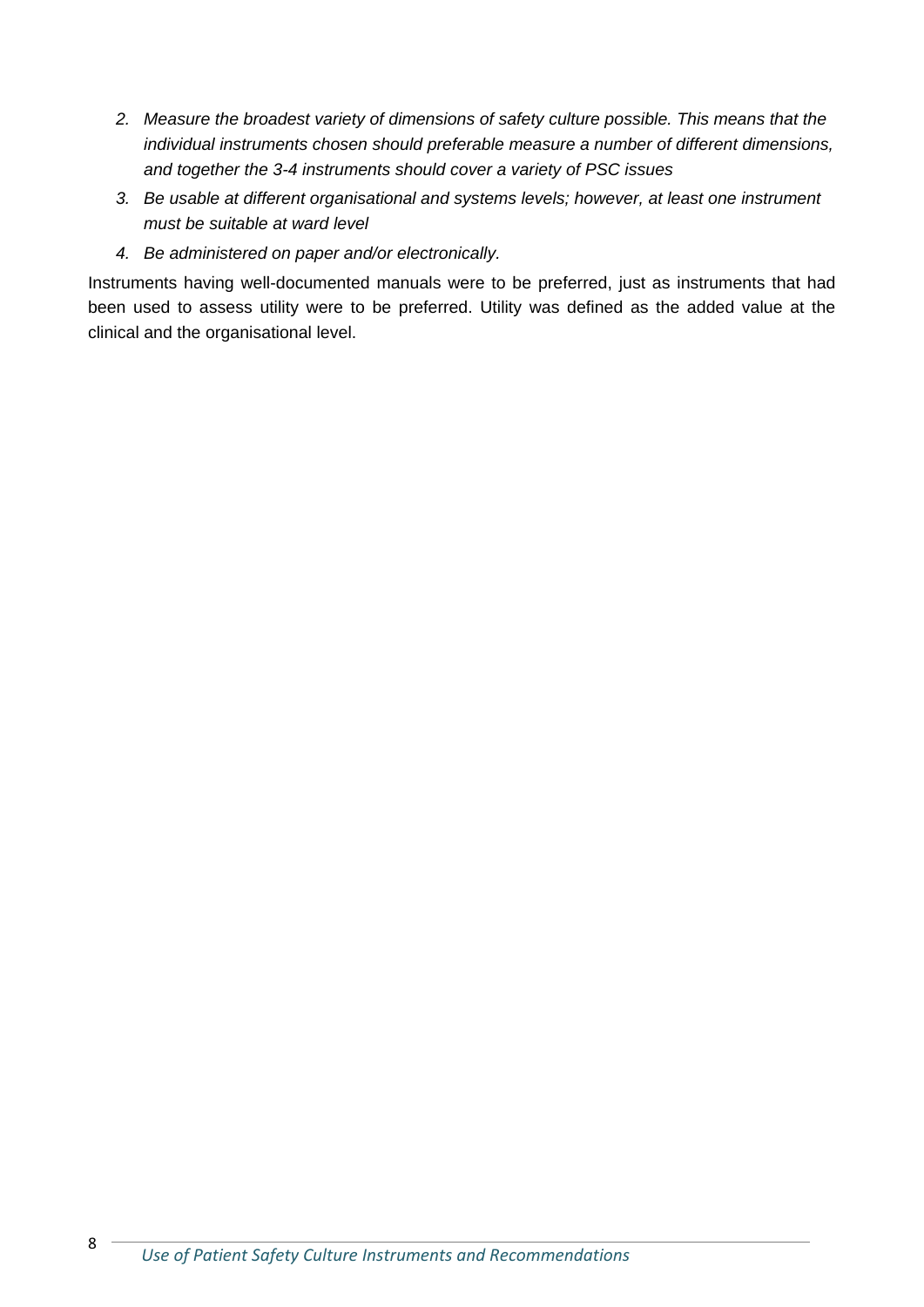## **Overview of Patient Safety Culture instruments used in MS**

Table 2 below gives an overview of the PSCI used in MS identified through the EUNetPaS information collection in spring 2009. The most frequently used instruments were the *Hospital Survey on Patient Safety Culture*, the *Manchester Patient Safety Assessment Framework* and the *Safety Attitudes Questionnaire*. Furthermore it must be emphasised that a number of MS reported that validity studies regarding these instruments were either planned or ongoing at the time of data collection. Four of the instruments were also identified in the literature search.

Table 2. Patient Safety Culture Instruments used in MS

| Instrument |                                                                                                                     | Use reported in the following Member States*         |
|------------|---------------------------------------------------------------------------------------------------------------------|------------------------------------------------------|
| 1.         | <b>Clinical Risk Management</b>                                                                                     | A                                                    |
| 2.         | Drug risk perception - with respect to NSAIDs                                                                       | <b>SK</b>                                            |
| 3.         | <b>Error Orientation Questionnaire</b>                                                                              | DK                                                   |
|            | Healthcare workers' perception of adverse events and incident<br>reporting                                          |                                                      |
| 5.         | Hospital Survey on Patient Safety Culture                                                                           | B, UK (Scotland), CH, NL, I, E, HR, S, IS, F, N, FIN |
| 6.         | Information System for Surveillance and Control of Adverse Events                                                   | E                                                    |
| 7.         | Manchester Patient Safety Assessment Framework                                                                      | UK, D, NL                                            |
| 8.         | Patient perception of safety in health services. CASSES Questionnaire                                               | Е                                                    |
| 9.         | Patient safety care in hospitals - Quality Standards                                                                | E                                                    |
|            | 10. Safety Attitudes Questionnaire (different versions)                                                             | H, N, D, UK                                          |
|            | 11. Safety Climate Assessment Instrument                                                                            | UK by EFN                                            |
|            | 12. The Danish Patient Safety Culture Questionnaire                                                                 | DK                                                   |
|            | 13. TUKU - Safety culture in health care survey                                                                     | <b>FIN</b>                                           |
|            | 14. Vienna Safety Culture Questionnaire                                                                             | A                                                    |
|            | 15. World Alliance for Patient Safety Hand Hygiene Campaigns Healthcare<br>- Units Survey on Patient Safety Culture | P                                                    |

\* For abbreviations of country codes, please see Appendix 3.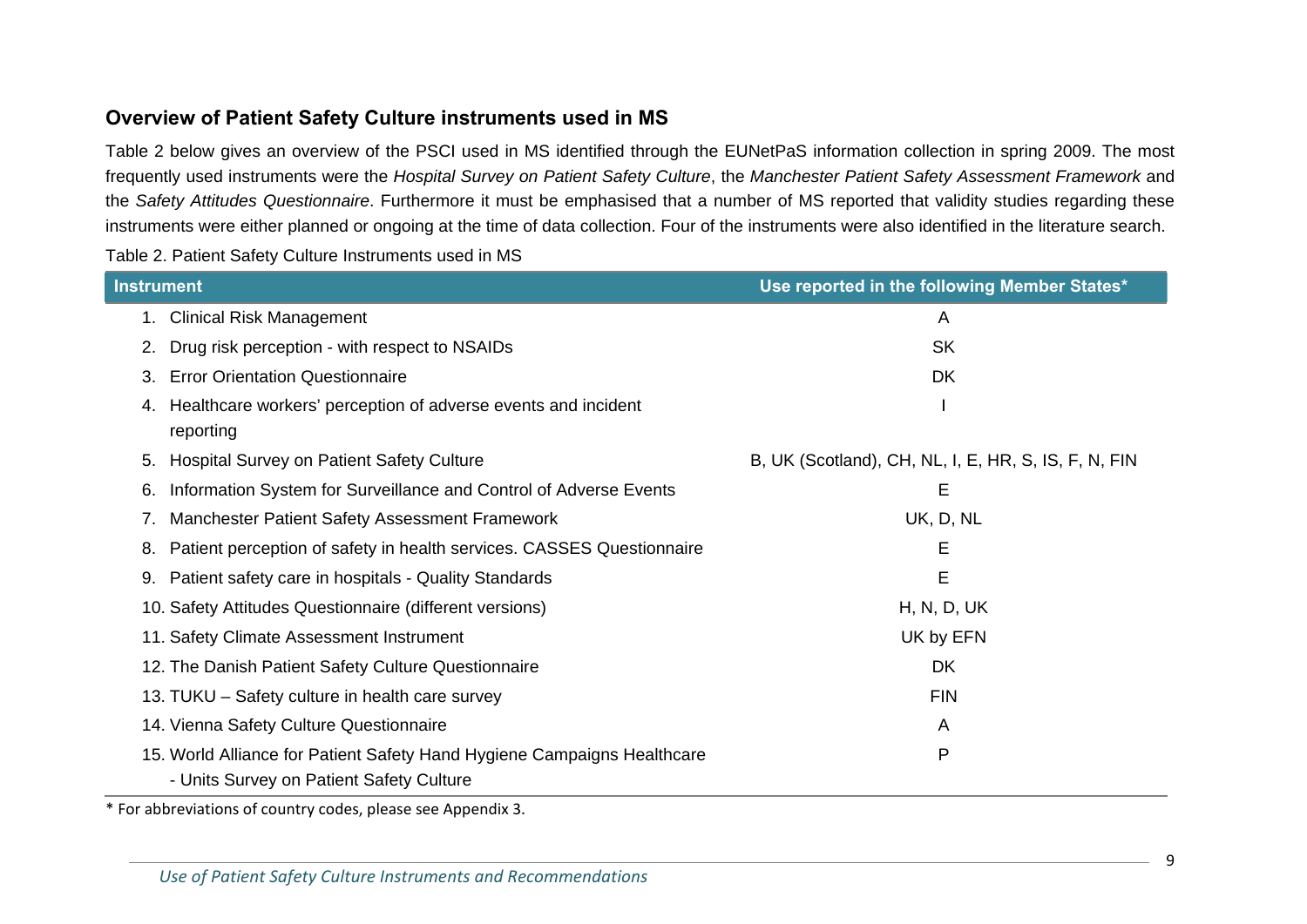## **Assessment of the identified instruments**

For an instrument to qualify as a candidate for the list of recommendable instruments for the EU level, all six "*instrument criteria"* had to be met (+/-). The criteria are described above.

The results of the assessment of the instruments used according to the "*instrument criteria"* are shown in Table 3 below.

It is important to note that some information provided by MS was not sufficient for an assessment. Therefore, as a thorough and rigorous rating by +/- of fulfilment of the criteria was not possible, a third category - the criteria partly fulfilled (+) - was introduced. MS have had the opportunity to validate the assessment in the table below, and for two instruments an additional comment regarding the assessment was required by the informant:

- 1. The Clinical Risk Management instrument from Austria
	- o Criteria 6: As KAGes is the holder of all public hospitals within the federal state of Styria/Austria, all staff members who are public employees in Styrian hospitals and who need it to perform their tasks have access to the tool. The tool is free of charge and easily accessible for all KAGes members.

There are several levels of authorisation depending on the qualifications of the user (Certified Risk Managers, Risk Agents, other hospital staff). This means that everybody can use the tool, but generation of reports and statistics as well as implementation of preventive measures can only be carried out and coordinated by certain appointed and responsible staff members.

This means that the Clinical Risk Management instrument fulfils criteria 6 for KAGes members, but not for all MS of the EU – therefore criteria 6 has been rated partly fulfilled.

2. For the Patient Perception of Safety in Health Services (CASSES Questionnaire) from Spain, criteria 2 was rated partly fulfilled as information was provided that the questionnaire had been translated into English; however, no information was given as to whether the instrument has been used in any other MS than Spain.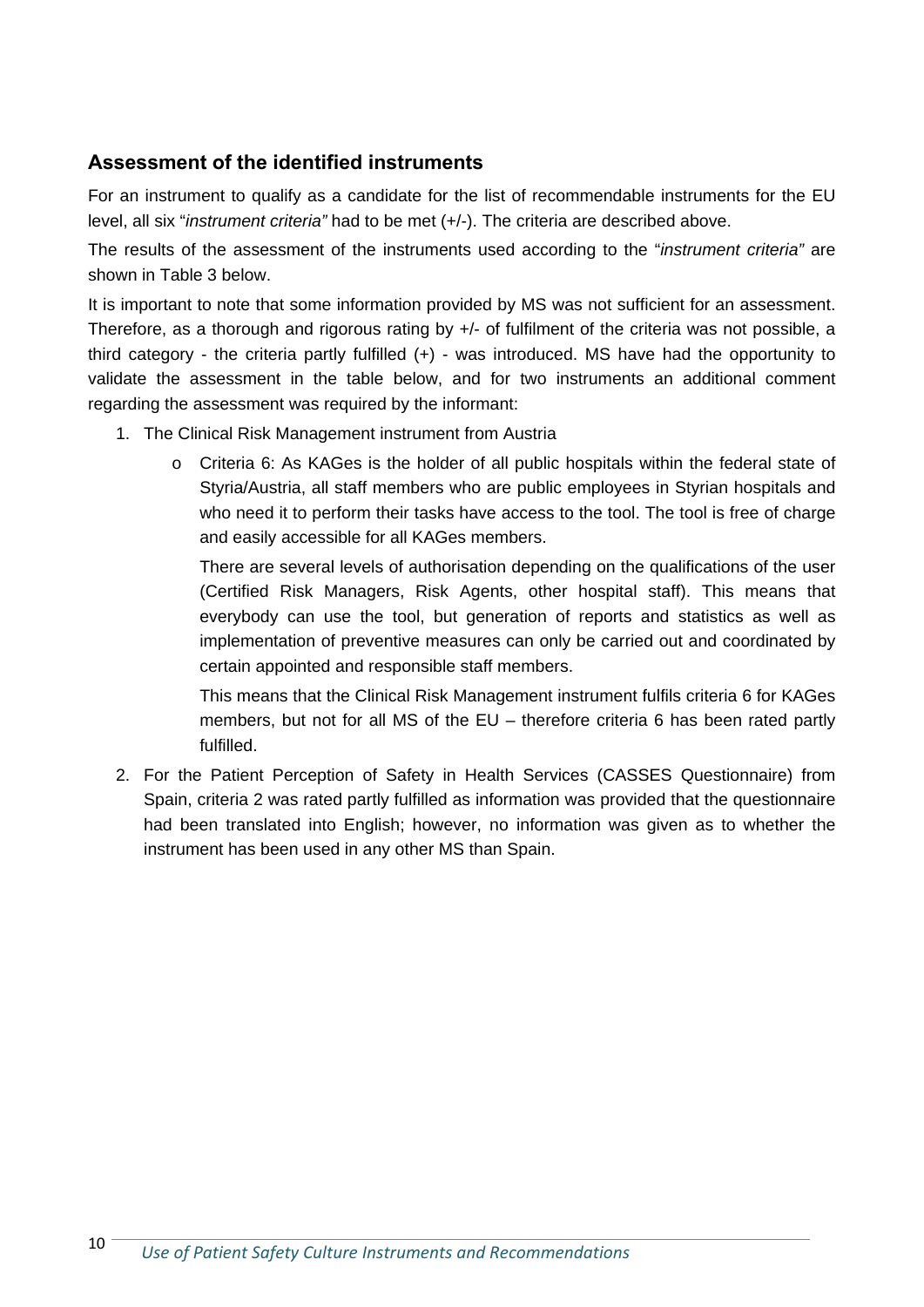|                                                                                                                     | Fulfilment of the criteria* |                |                |   |                |                           | <b>All</b>            |
|---------------------------------------------------------------------------------------------------------------------|-----------------------------|----------------|----------------|---|----------------|---------------------------|-----------------------|
| <b>Instrument</b>                                                                                                   | $\overline{\mathbf{1}}$     | $\overline{2}$ | $\overline{3}$ | 4 | $5\phantom{.}$ | 6                         | criteria<br>fulfilled |
| <b>Clinical Risk Management</b><br>1.                                                                               | X                           | X              | <b>X</b>       | X | X              | (x)                       |                       |
| Drug risk perception - with respect to NSAIDs<br>2.                                                                 |                             | X              | X              | X | X              | X                         |                       |
| <b>Error Orientation Questionnaire</b><br>3.                                                                        |                             |                | X              | X | X              | X                         |                       |
| Healthcare workers' perception of adverse events and incident reporting<br>4.                                       | X                           |                | X              | X |                | X                         |                       |
| Hospital Survey on Patient Safety Culture<br>5.                                                                     | X                           | X              | <b>X</b>       | X | X              | X                         | X                     |
| Information System for Surveillance and Control of Adverse Events<br>6.                                             | X                           | ۰              | X              | X | ٠              | X                         |                       |
| Manchester Patient Safety Assessment Framework<br>7.                                                                | X                           | X              | X              | X | X              | X                         | X                     |
| Patient perception of safety in health services. CASSES Questionnaire<br>8.                                         | (x)                         | ۰              | X              | X |                | X                         |                       |
| Patient safety care in hospitals - Quality Standards<br>9.                                                          | X                           | ۰              | X              | X | ٠              | X                         |                       |
| 10. Safety Attitudes Questionnaire                                                                                  | X                           | X              | X              | X | X              | X                         | X                     |
| 11. Safety Climate Assessment Instrument                                                                            | (x)                         | X              | X              | X | X              | X                         |                       |
| 12. The Danish Patient Safety Culture Questionnaire                                                                 | X                           | X              | X              | X |                | X                         |                       |
| 13. TUKU - Safety culture in health care survey                                                                     | X                           | ۰              | X              | X |                | X                         |                       |
| 14. Vienna Safety Culture Questionnaire                                                                             | X                           | ۰              | X              | X |                | X                         |                       |
| 15. World Alliance for Patient Safety Hand Hygiene Campaigns<br>Healthcare - Units Survey on Patient Safety Culture |                             | X              | X              | X | X              | $\boldsymbol{\mathsf{X}}$ |                       |
| $\star$ O a a la baselia a la filla la alteria la bassa                                                             |                             |                |                |   |                |                           |                       |

Table 3. Assessment of the used instruments according to the defined first set of criteria\*

See phrasing of the criteria above

**X** fulfils the criteria- does not fulfil the criteria (x) partly fulfils the criteria (please see comments below)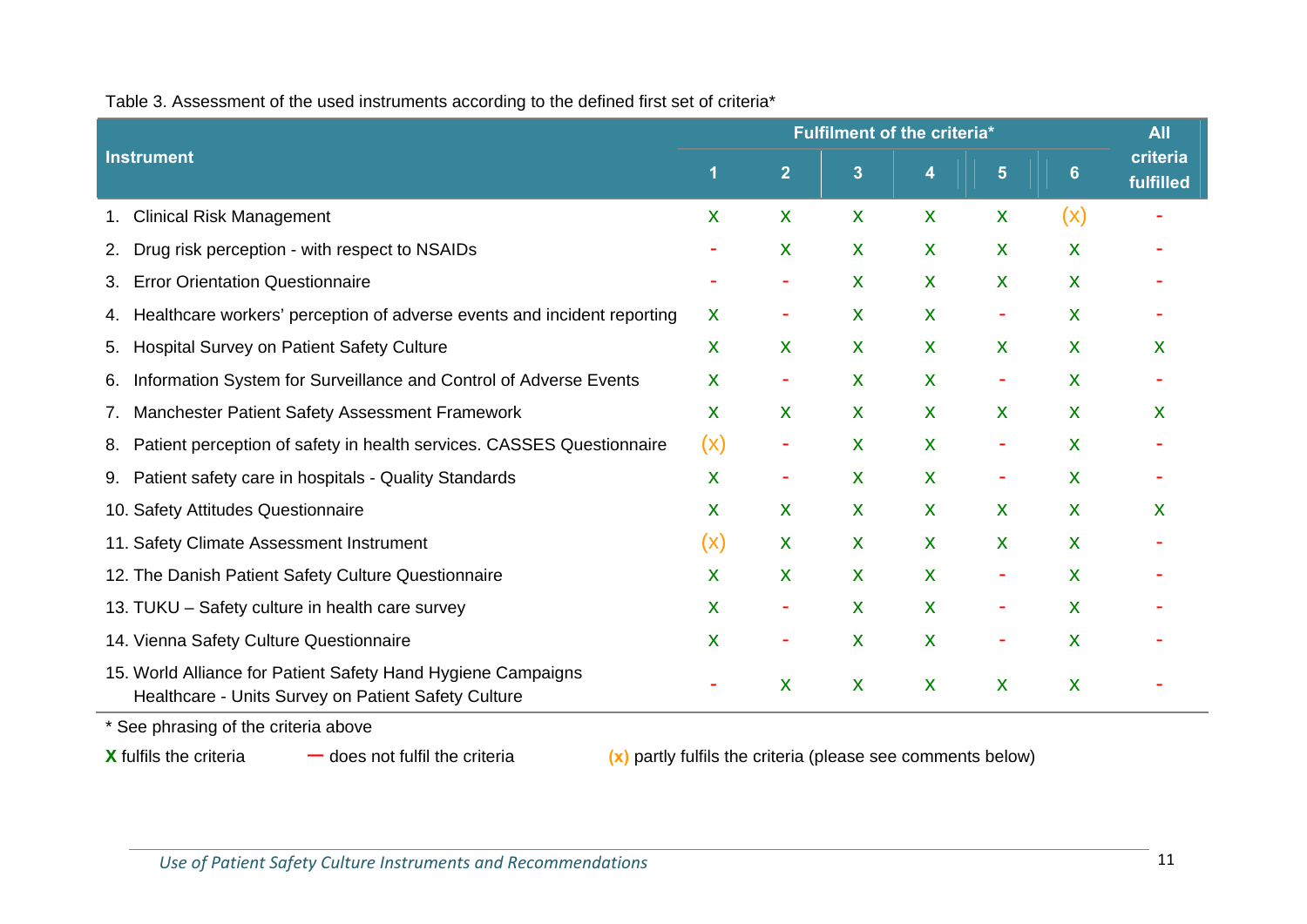## **Identification of candidate instruments for recommendation**

From Table 3 above it can be concluded that the following instruments fulfil all six *"instrument criteria"* and are therefore candidates for recommendation:

- Hospital Survey on Patient Safety Culture from the Agency for Agency for Healthcare Research and Quality (AHRQ) in the USA
- Manchester Patient Safety Assessment Framework from the University of Manchester in the UK
- Safety Attitudes Questionnaire from the University of Texas / Johns Hopkins University in the USA.

## **Assessment of the candidate instruments**

The method outlined in the work plan stated that *"if the list of instruments meeting the "instrument criteria" contains more than four instruments, they will be evaluated in a formal scoring process involving MS to select the 3-4 instruments to be proposed".* This was not the case, however, and no formal rating procedure involving MS was carried out.

The three instruments listed above were investigated according to the *"set criteria"* outlined above and specified below as *a-h*.

- *a. Comes in a version suitable for use in hospitals*
- *b. Comes in a version suitable for use in other settings than hospitals*
- *c. Is recommended for use at least at ward/unit/team level*
- *d. Is administrable on paper*
- *e. Is administrable electronically*
- *f. Has a well-documented manual*
- *g. Has been used to assess utility*
- *h. Number of dimensions assessed*

For criteria *a-g*, at least one instrument had to fulfil the criteria, as displayed in Table 4 below. As for criterion *h*, as many different dimensions of safety culture as possible should be comprised by the set of instruments; this assessment is also displayed in Table 4 and elaborated on in Table 5.

The three instruments investigated were found to fulfil the "set criteria", and thus make up a set of different instruments supplementing one another, i.e./that is, they are recommendable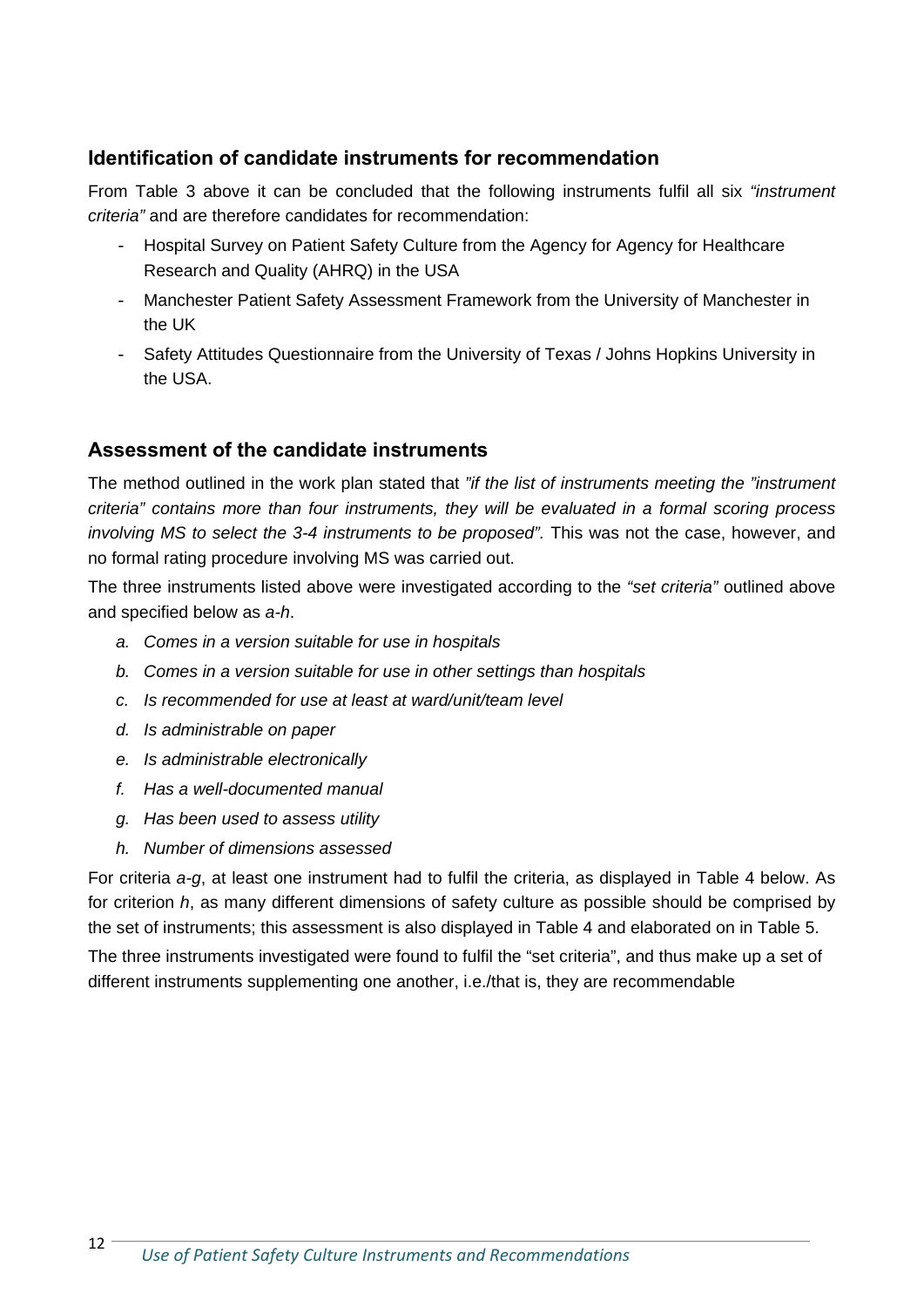#### Table 4. Assessment of the of candidate instruments according to the "*set criteria"*

| <b>Instrument</b>                                       |  | Fulfilment of the "set criteria" |              |                           |                                                                                                                |  |            |  |
|---------------------------------------------------------|--|----------------------------------|--------------|---------------------------|----------------------------------------------------------------------------------------------------------------|--|------------|--|
|                                                         |  |                                  | $\mathbf{C}$ | d.                        | e la contra de la contra de la contra de la contra de la contra de la contra de la contra de la contra de la c |  | <b>COL</b> |  |
| Hospital Survey on Patient Safety Culture (HSOPSC)      |  |                                  |              | $\mathsf{X}$ $\mathsf{X}$ |                                                                                                                |  |            |  |
| Manchester Patient Safety Assessment Framework (MaPSaF) |  | $\mathbf{X}$                     |              |                           | $\sim$                                                                                                         |  | $\sim$     |  |
| Safety Attitudes Questionnaire (SAQ)                    |  |                                  |              |                           |                                                                                                                |  |            |  |

**X** fulfils the criteria**─** does not fulfil the criteria

#### Table 5. Dimensions surveyed by the PSC instruments, elaboration of point "h" in Table 4

| <b>HSOPSC</b>                         |                                            |    | MaPSaF*                                   | SAQ* |                                    |  |
|---------------------------------------|--------------------------------------------|----|-------------------------------------------|------|------------------------------------|--|
|                                       | 1. Supervisor expectations and actions     |    | Commitment to continuous improvement      |      | <b>Teamwork Climate</b>            |  |
|                                       | promoting safety                           | 2. | Priority given to patient safety          |      | 2. Safety Climate                  |  |
|                                       | 2. Organisational learning – continuous    | 3. | What causes patient safety incidents?     | 3.   | <b>Stress Recognition</b>          |  |
|                                       | improvement                                |    | How are they identified?                  | 4.   | <b>Job Satisfaction</b>            |  |
|                                       | 3. Teamwork within hospital units          | 4. | Investigating patient safety incidents    | 5.   | Perceptions of Unit Management     |  |
|                                       | 4. Communication openness                  | 5. | Organisational learning following a       | 6.   | Perceptions of Hospital Management |  |
|                                       | 5. Feedback and communication about error  |    | patient safety incident                   |      | <b>Work Conditions</b>             |  |
|                                       | 6. Non-punitive response to error          | 6. | Communication                             |      |                                    |  |
|                                       | 7. Staffing                                | 7. | Staff and safety issues                   |      |                                    |  |
|                                       | 8. Hospital management support for patient | 8. | Staff education and training about safety |      |                                    |  |
|                                       | safety                                     |    | <i>issues</i>                             |      |                                    |  |
|                                       | 9. Teamwork across hospital units          | 9. | Team and partnership working              |      |                                    |  |
| 10. Hospital handoffs and transitions |                                            |    |                                           |      |                                    |  |
|                                       | 11. Frequency of event reporting           |    |                                           |      |                                    |  |
|                                       | 12. Overall perceptions of safety          |    |                                           |      |                                    |  |

\*Assessment according to the instrument applicable in hospital settings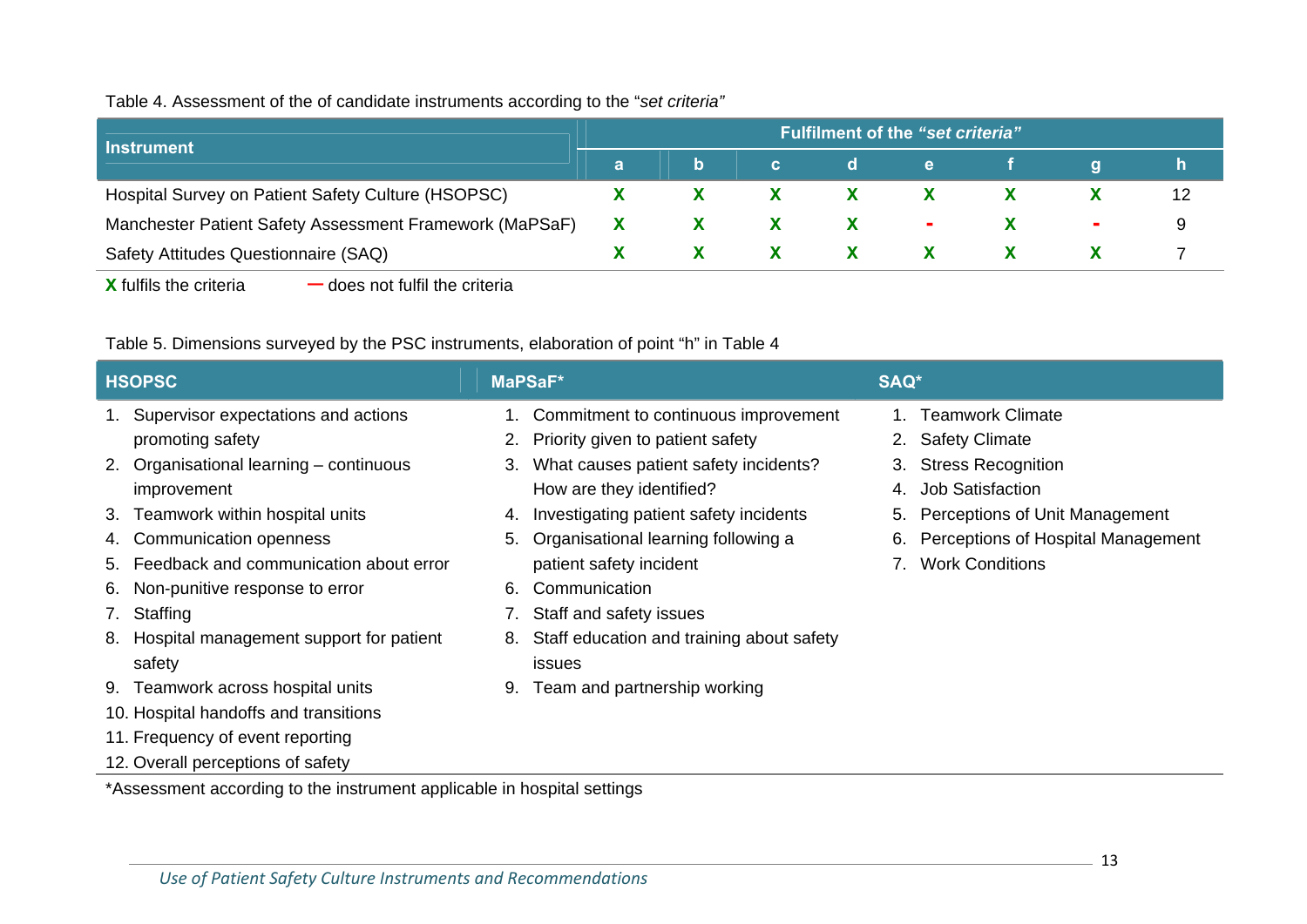## **Conclusions and recommendations**

#### **Summary of findings**

The findings were as follows:

- The information collection revealed 15 different instruments used in MS. The most frequently used instruments were (Table 2):
	- o *Hospital Survey on Patient Safety Culture*
	- o *Manchester Patient Safety Assessment Framework*
	- o *Safety Attitudes Questionnaire*.

Furthermore, validity studies regarding these three instruments were either planned or ongoing at time of information collection.

- The literature search performed in summer 2008 identified 19 PSCI (Table 1), four of which were reported in use in MS, viz.:
	- o *Hospital Survey on Patient Safety Culture*,
	- o *Manchester Patient Safety Assessment Framework*
	- o *Safety Attitudes Questionnaire*
	- o *Error Orientation Questionnaire*
- Of the 15 PSC instruments reported in use, three met all six *"instrument criteria*" (Table 3), viz.:
	- o *Hospital Survey on Patient Safety Culture*
	- o *Manchester Patient Safety Assessment Framework*
	- o *Safety Attitudes Questionnaire*

These three instruments were also found to fulfil the "*set criteria"* (Tables 4 and 5).

#### **Recommendation of PSC instruments**

The aim was to recommend a *"validated questionnaire to measure patient safety culture in hospitals through health care professionals at ward level".* The process applied to reach this goal very clearly points towards three instruments, which are therefore recommended for internal use – but not for benchmarking - at present in MS:

- **Hospital Survey on Patient Safety Culture** 

From the Agency for Healthcare Research and Quality (AHRQ) in the USA (1-3)

- **Manchester Patient Safety Assessment Framework**  From the University of Manchester in the UK (4;5)
- **Safety Attitudes Questionnaire**  From the University of Texas / Johns Hopkins University in the USA (3;6;7)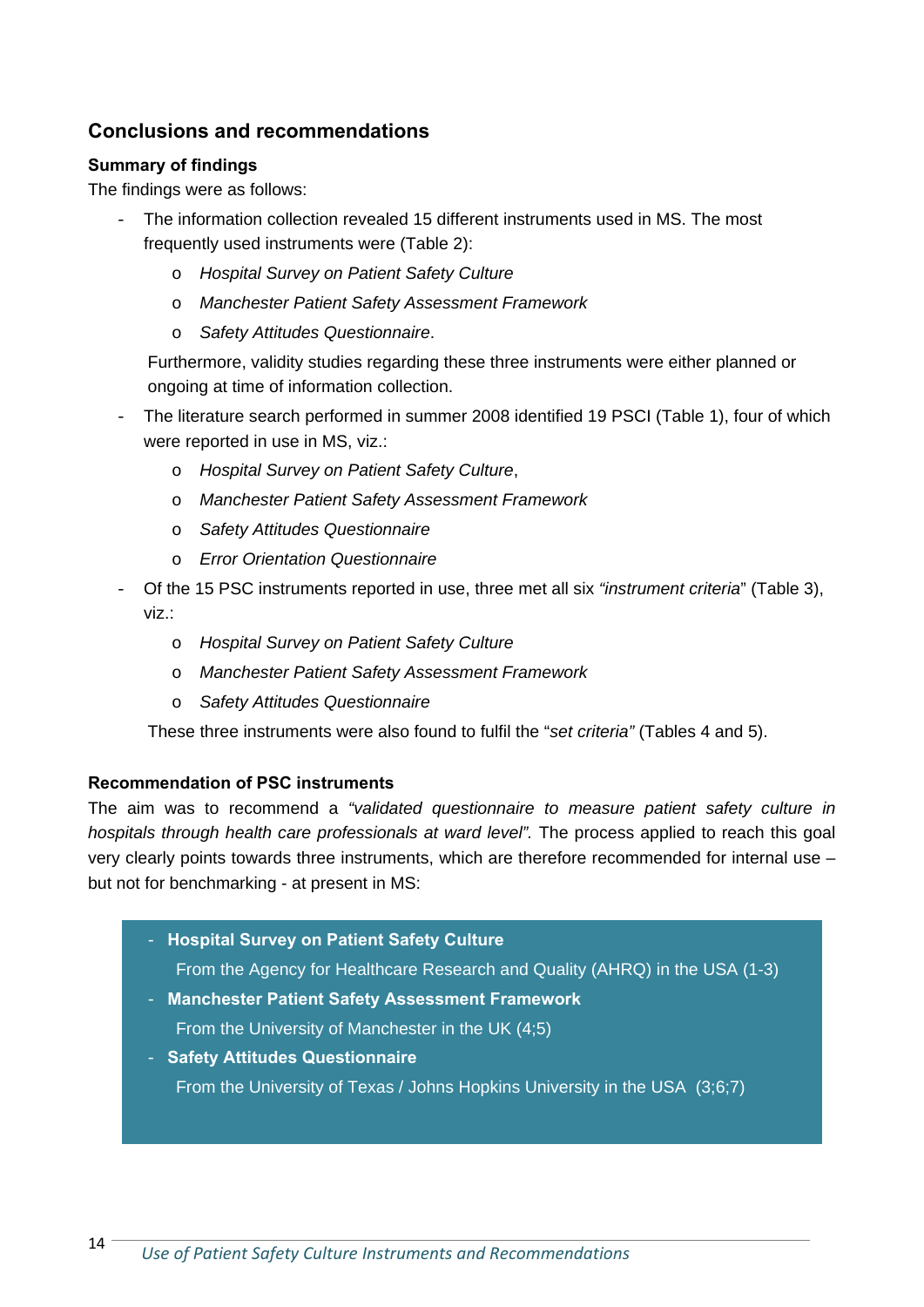## **About the recommended instruments**

#### **The Hospital Survey on Patient Safety Culture**

The Hospital Survey on Patient Safety Culture is a questionnaire originating from the Agency for Healthcare Research and Quality (AHRQ) in the USA (1-3). The survey places great emphasis on patient safety issues and on error and event reporting. Health care organisations can use this survey tool to:

- Assess their patient safety culture
- Track changes in patient safety over time
- Evaluate the impact of patient safety interventions.

The survey measures seven unit-level aspects of safety culture:

- Supervisor/Manager Expectations & Actions Promoting Safety (4 items),
- Organizational Learning Continuous Improvement (3 items),
- Teamwork Within Units (4 items),
- Communication Openness (3 items),
- Feedback and Communication About Error (3 items),
- Non-punitive Response to Error (3 items)
- Staffing (4 items).

In addition, the survey measures three hospital-level aspects of safety culture:

- Hospital Management Support for Patient Safety (3 items),
- Teamwork Across Hospital Units (4 items), and
- Hospital Handoffs and Transitions (4 items).

Finally, four outcome variables are included:

- Overall Perceptions of Safety (4 items),
- Frequency of Event Reporting (3 items),
- Patient Safety Grade (of the Hospital Unit) (1 item)
- Number of Events Reported (1 item).

The Hospital Survey Toolkit is available from the AHRQ webpage and comprises:

- The Hospital Survey on Patient Safety Culture
- Survey User's Guide
- Survey Feedback Report Template
- Comparative Database
- Data Entry and Analysis Tool.

The User's Guide provides a general overview of the issues and major decisions involved in conducting a survey and reporting the results. The Guide includes information on getting started,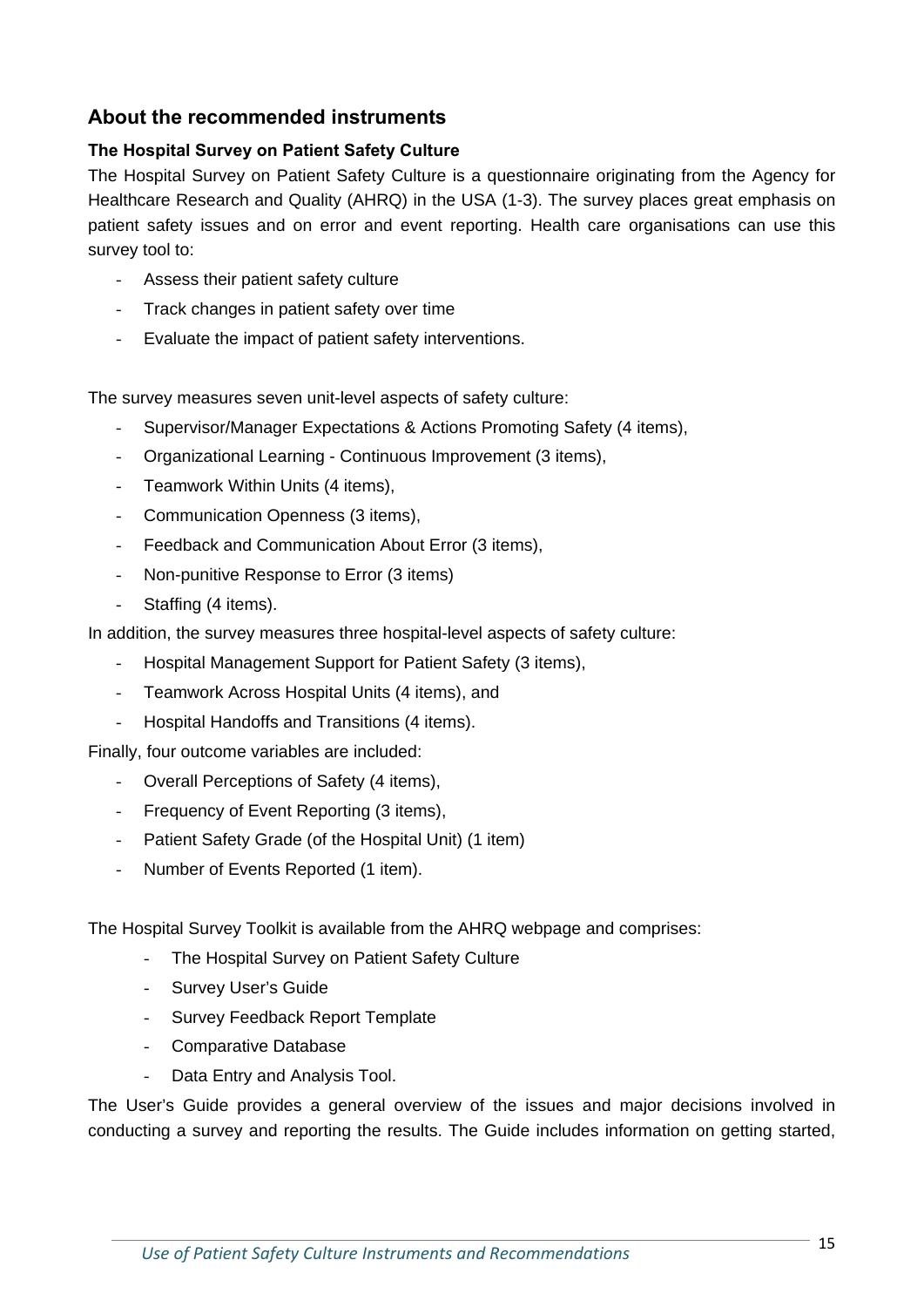selecting a sample, determining data collection methods, establishing data collection procedures, conducting a web-based survey, preparing and analysing data, and producing reports.

The Hospital Survey on Patient Safety Culture is supplemented by the following two questionnaires:

- Nursing Home Survey on Patient Safety Culture
- Medical Office Survey on Patient Safety Culture

The Hospital Survey Toolkit is available from the AHRQ's webpage.

February 2010: http://www.ahrq.gov/qual/patientsafetyculture/hospsurvindex.htm

#### **The Manchester Patient Safety Framework**

The Manchester Patient Safety Framework (MaPSaF) from the University of Manchester in the UK (4;5) is a tool developed to help organisations assess their progress in developing a safety culture.

The MaPSaF is a qualitative assessment tool carried out in workshops, led by a facilitator from the healthcare organisation at organisational or team level.

The MaPSaF uses critical dimensions of patient safety and for each of these describes five levels of increasingly mature organisational safety culture. The dimensions relate to areas where attitudes, values and behaviours about patient safety are likely to be reflected in the organisation's working practices. For example, how patient safety incidents are investigated, staff education, and training in risk management.

The MaPSaF can be used in many ways, for example to:

- Facilitate reflection on patient safety culture
- Stimulate discussion about the strengths and weaknesses of the patient safety culture
- Reveal any differences in perception between staff groups
- Help understand how a more mature safety culture might look
- Help evaluate any specific intervention needed to change the patient safety culture.

The MaPSaF toolkit comprises:

- MaPSaF
- MaPSaF Facilitator guidance
- MaPSaF Evaluation
- MaPSaF Safety culture power-point template presentation

The MaPSaF exists for the following settings:

- Acute care
- Ambulance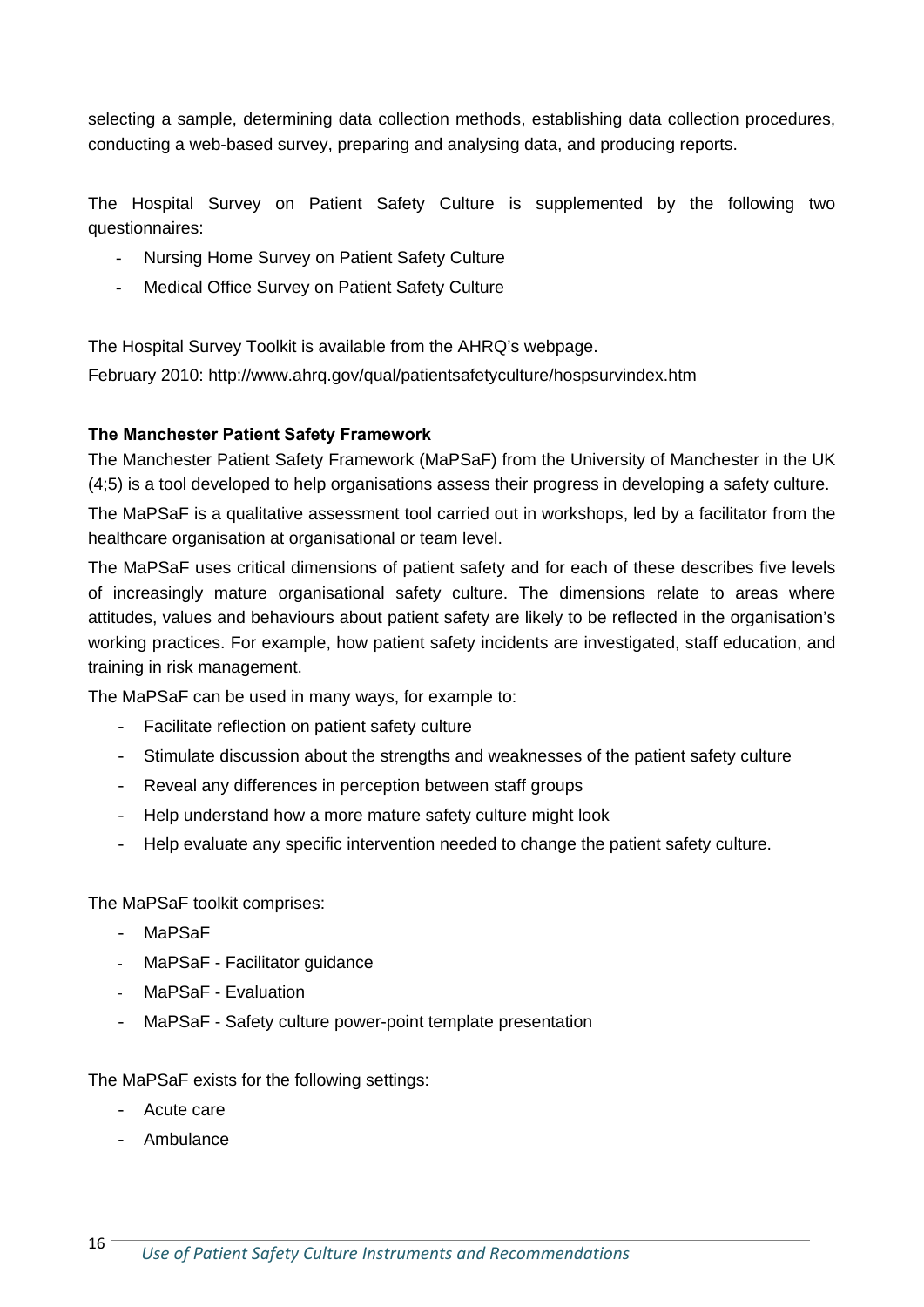- Primary care
- Mental health

The MaPSaF is available from the webpage of the National Patient Safety Agency in Great Britain. February 2010: http://www.npsa.nhs.uk/nrls/improvingpatientsafety/humanfactors/mapsaf/

#### **Safety Attitude Questionnaire**

The Safety Attitude Questionnaire originates from the University of Texas / Johns Hopkins University in the USA (3;6;7). The SAQ elicits a snapshot of the safety culture through surveys of frontline worker perceptions. The SAQ can be used to meet the increasing demand for safety climate assessment at the clinical area level.

The SAQ is a single page (double-sided) questionnaire. The questionnaire takes approximately 10- 15 minutes to complete. Each of the 60 items is answered using a 5-point Likert scale (Disagree Strongly, Disagree Slightly, Neutral, Agree Slightly, Agree Strongly). Some items are negatively worded. There is also an open-ended section for comments. The SAQ has seven dimensions:

- Teamwork Climate
- Safety Climate
- **Stress Recognition**
- Job Satisfaction
- Perceptions of Unit Management
- Perceptions of Hospital Management
- Work Conditions.

The SAQ toolkit comprises:

- The SAQ
- A number of Technical Reports describing application, analysis etc.

The SAQ exists in the following versions and for different clinical settings. The item content is the same for each version of the SAQ, with minor modifications to reflect the clinical area:

- Safety Attitude Questionnaire Teamwork and Safety Climate
- Safety Attitude Questionnaire Ambulatory Version
- Safety Attitude Questionnaire ICU Version
- Safety Attitude Questionnaire Labor and Delivery Version
- Safety Attitude Questionnaire Operating Room Version
- Safety Attitude Questionnaire Pharmacy Version
- Safety Climate Survey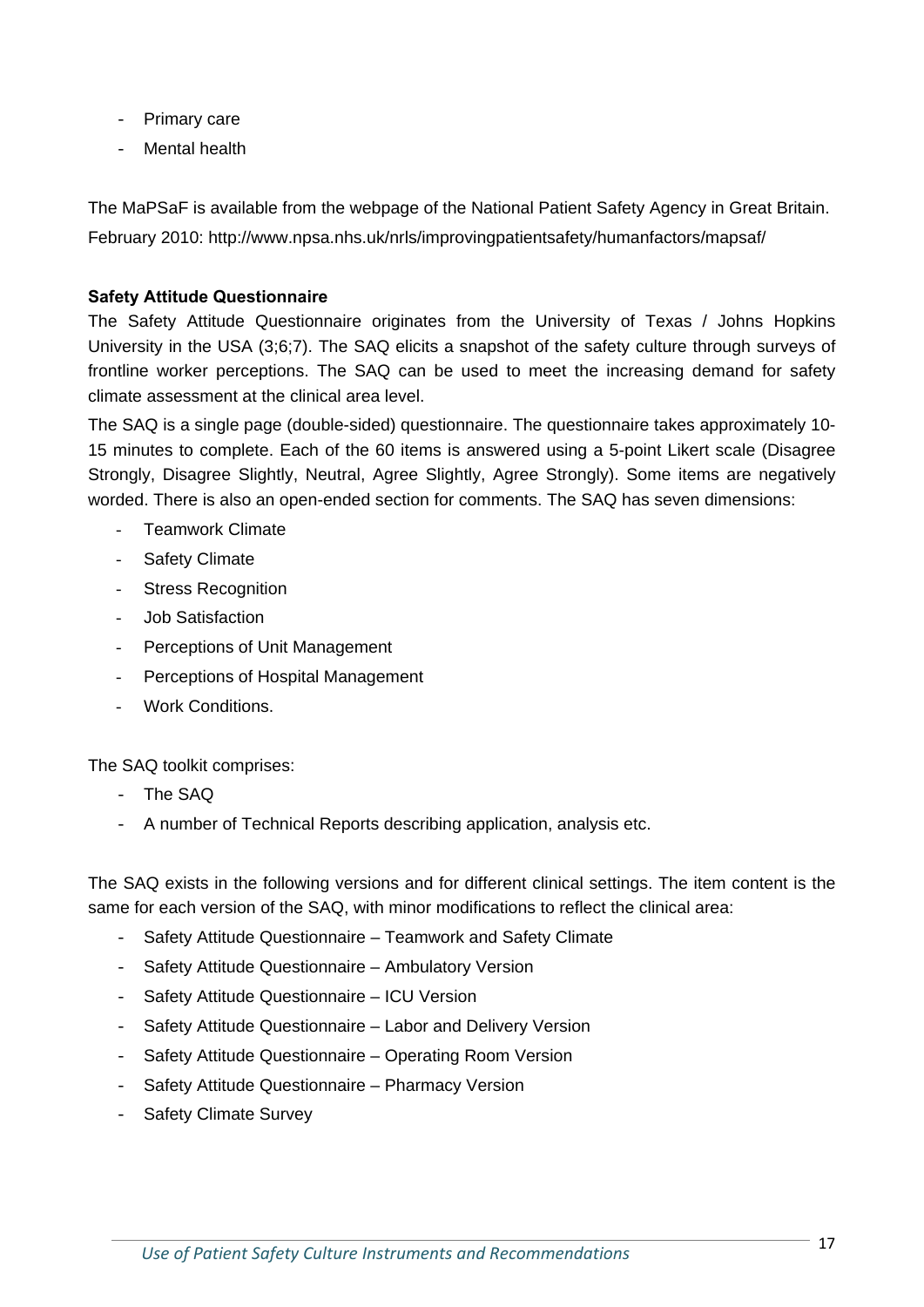The SAQ is available from the webpage of the University of Texas, Center for Healthcare Quality and Safety.

Registration at the webpage is necessary to access information regarding the SAQ. February 2010: http://www.uth.tmc.edu/schools/med/imed/patient\_safety/questionnaires/registration.html

## **Comments regarding the recommendations**

#### **Use of the instruments and translation**

Although having recommended the three instruments above, it still needs to be borne in mind that there is no single unique method suitable for assessing PSC – in fact, if designed differently and for different purposes, several instruments might support one another well and look at PSC from different perspectives. Some researchers might assert that assessing culture with only one method is problematic since a good deal of information on culture will always be missed due to the limitations of the instrument/method applied. Therefore it is advisable to use a triangulation approach (32;33).

Method, tools, instruments and data collection process, analysis, feedback of results, strategic planning of actions and monitoring of improvement will all have to be selected according to the context and the purpose of measuring – and it is important to bear in mind that each instrument has its strengths and weaknesses and every method its limitations. All instruments should be used in accordance with their original manuals and translated according to the "Process of translation and adaptation of instruments" described by the World Health Organisation (34).

#### **Using PSC instruments for benchmarking**

At present, benchmarking of results from patient safety culture surveys has not been investigated sufficiently. Therefore more research into this area is recommended, to determine whether and how it makes sense and at what level. The three instruments mentioned above are highly recommended for use for internal organisational development of patient safety culture in diverse healthcare settings, but it must be pointed out that the Manchester Patient Safety Assessment Framework was developed explicitly NOT for benchmarking; since it is used as a reflecting framework, it will also depict the state of reflection and not only of culture.

#### **Further recommendations**

The three recommended instruments fulfil a number of common and quite restrictive criteria established to suit common needs across 27 MS. But it must be emphasized that this does not mean that the instruments which failed to meet these criteria are not recommendable for use in individual MS. They should all be used further, and the experiences from the process of developing new instruments, testing, validation and general use should definitely be shared with other MS. The instruments that failed to fulfil the criteria will be reviewed in Table 6 below and further recommendations on their use given.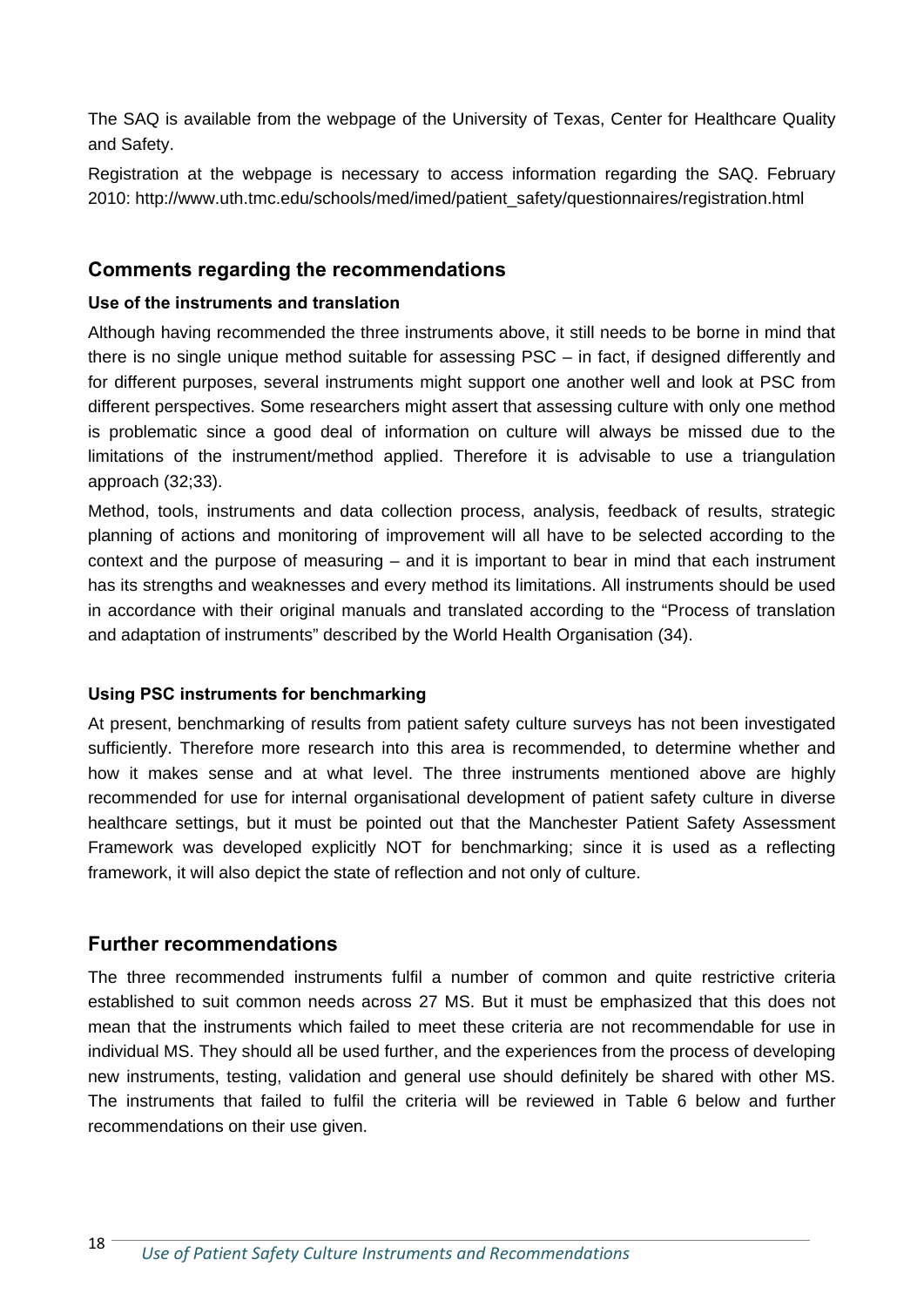| <b>Instrument</b>                                                                            | <b>Comments on recommendations for use</b>                                                                                                                                                                                                                                                                                                                                                                                                                    |
|----------------------------------------------------------------------------------------------|---------------------------------------------------------------------------------------------------------------------------------------------------------------------------------------------------------------------------------------------------------------------------------------------------------------------------------------------------------------------------------------------------------------------------------------------------------------|
| <b>Clinical Risk Management</b>                                                              | This instrument is specifically developed for use according to<br>ONR in Austria, Germany and Switzerland, and further use is<br>recommended. Experiences from the developmental<br>process, testing, validation and general use should be<br>shared with other MS.                                                                                                                                                                                           |
| Drug risk perception - with<br>respect to NSAIDs                                             | The information given for this instrument was insufficient to<br>assess for full recommendation. However, the instrument is<br>specifically developed for drug risk perception - with respect<br>to NSAIDs, and further use in the MS which have already<br>used the instrument is recommended. Further development<br>and experience sharing are also recommended.                                                                                           |
| <b>Error Orientation Questionnaire</b>                                                       | An instrument not specific to healthcare but to error<br>management in general. It has been used to establish a<br>connection between the quality of error management, patient<br>outcome and staff safety. It can be recommended for further<br>use in MS.                                                                                                                                                                                                   |
| Healthcare workers' perception<br>of adverse events and incident<br>reporting                | This instrument has been developed specifically for use in<br>Italy, and further use is recommended. Experiences from<br>translation of the two original questionnaires from AHRQ and<br>SAQ as well as field testing should be shared with other MS.                                                                                                                                                                                                         |
| <b>Information System for</b><br><b>Surveillance and Control of</b><br><b>Adverse Events</b> | A Spanish data system retrieving information from patient<br>medical records for surveillance and control of adverse<br>events in hospitals. This system has proved itself usable in<br>Spain; it is based on an extensive development process with<br>field testing and validation. It is recommended for further use<br>in Spain, and experiences from the developmental process,<br>testing, validation and general use should be shared with<br>other MS. |
| Patient perception of safety in<br>health services. CASSES<br>Questionnaire                  | A Spanish questionnaire developed to survey patient<br>perceptions of safety in health services. The questionnaire<br>has proved itself usable in Spain; it is based on an extensive<br>development process with field testing and validation. It is<br>recommended for further use in Spain and experiences from<br>the developmental process, testing, validation and general<br>use should be shared with other MS.                                        |
| Patient safety care in hospitals -<br><b>Quality Standards</b>                               | A Spanish set of quality standards for safe patient care in the<br>Spanish healthcare services. The standards have proved                                                                                                                                                                                                                                                                                                                                     |

#### Table 6. Further recommendations based on the information from MS and literature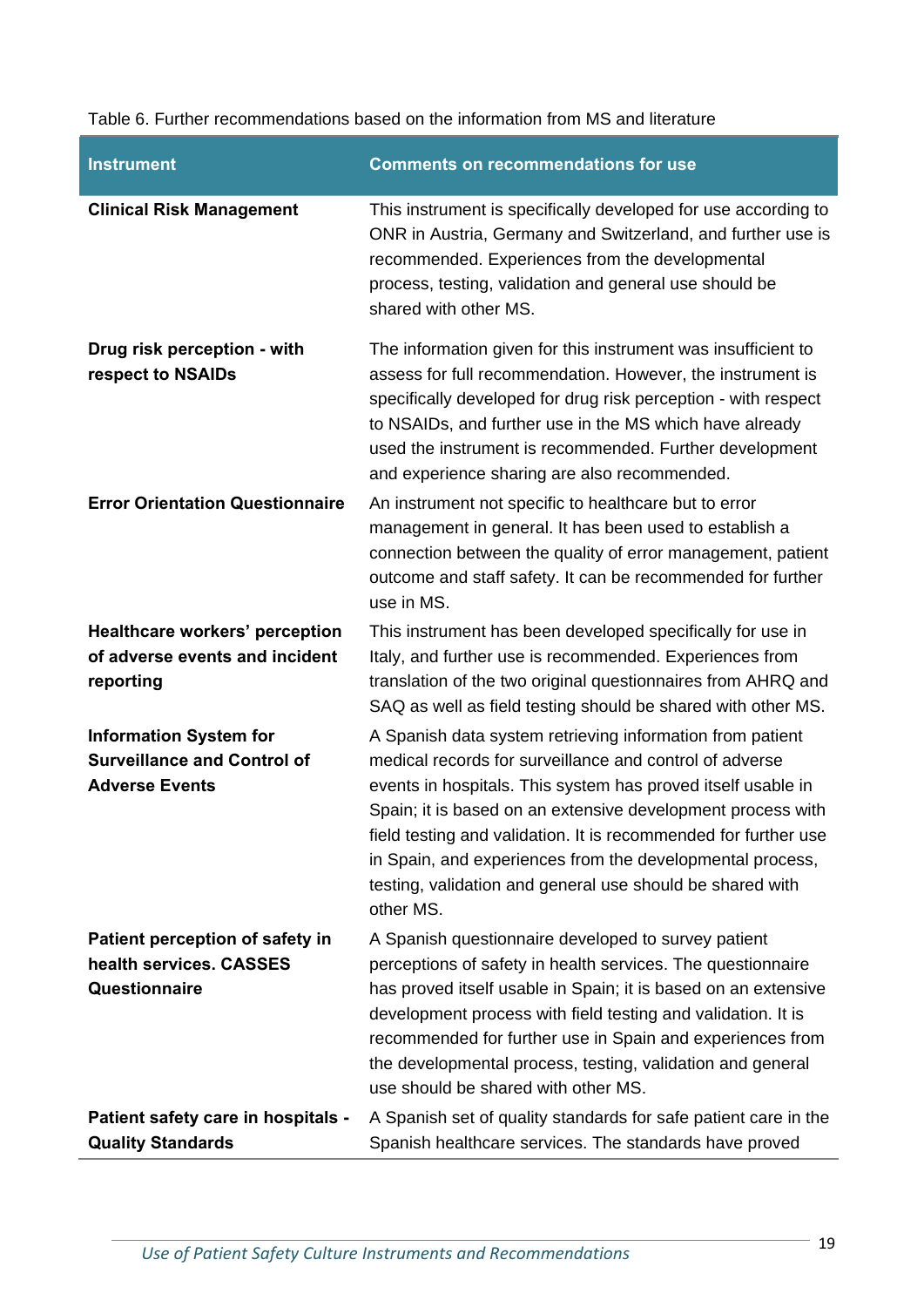| <b>Instrument</b>                                                    | <b>Comments on recommendations for use</b>                                                                                                                                                                                                                                                                                                                                                                                                                                                                           |
|----------------------------------------------------------------------|----------------------------------------------------------------------------------------------------------------------------------------------------------------------------------------------------------------------------------------------------------------------------------------------------------------------------------------------------------------------------------------------------------------------------------------------------------------------------------------------------------------------|
|                                                                      | themselves usable in Spain; they are based on an extensive<br>development process with field testing and validation. They<br>are recommended for further use in Spain, and experiences<br>from the developmental process, testing, validation and<br>general use should be shared with other MS.                                                                                                                                                                                                                     |
| <b>Safety Climate Assessment Tool</b>                                | This instrument launched by the Royal College of Nursing<br>was developed and intended for use in healthcare<br>organisations. SCAT has been tested in a large acute<br>hospital in the UK and further development is ongoing with a<br>number of NHS and independent healthcare organisations,<br>including acute care and mental health. It is recommended<br>for further use in the UK, and experiences from the<br>developmental process, testing, validation and general use<br>should be shared with other MS. |
| <b>The Danish Patient Safety</b><br><b>Culture Questionnaire</b>     | This instrument has been specifically developed for use in<br>Denmark, where it has proved itself usable. It is based on an<br>extensive development process with field testing and<br>validation. It is recommended for further use in Denmark,<br>and experiences from the developmental process, testing,<br>validation and general use should be shared with other MS.                                                                                                                                           |
| TUKU - Safety culture in health<br>care survey                       | This instrument has been specifically developed for use in<br>Finland, where it has proved itself usable to evaluate the<br>organisational potential for safe performance. It is based on<br>an extensive development process with field testing and<br>validation. It is recommended for further use in Finland, and<br>experiences from the developmental process, testing,<br>validation and general use should be shared with other MS.                                                                          |
| <b>Vienna Safety Culture</b><br>Questionnaire                        | This instrument has proved itself usable in Austria; it is<br>based on an extensive development process with field<br>testing and validation. It is recommended for further use in<br>Austria, and experiences from the developmental process,<br>testing, validation and general use should be shared with<br>other MS.                                                                                                                                                                                             |
| <b>World Alliance for Patient Safety</b>                             | This method is recommended for use within the World                                                                                                                                                                                                                                                                                                                                                                                                                                                                  |
| <b>Hand Hygiene Campaigns</b>                                        | Alliance for Patient Safety Hand Hygiene Campaigns                                                                                                                                                                                                                                                                                                                                                                                                                                                                   |
| <b>Healthcare - Units Survey on</b><br><b>Patient Safety Culture</b> | Healthcare. Experience from its use should be shared with<br>other MS.                                                                                                                                                                                                                                                                                                                                                                                                                                               |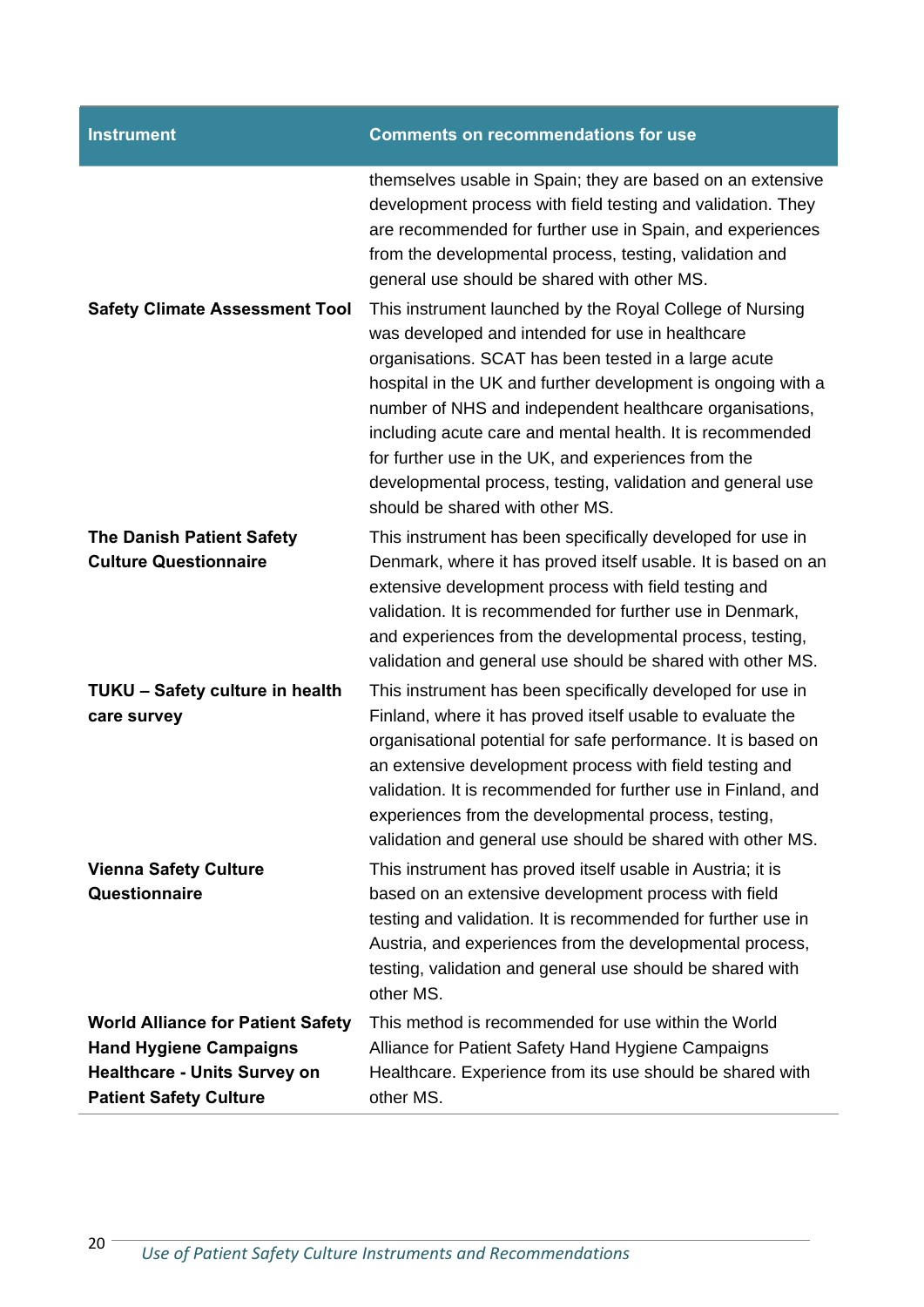# **Appendix**

**Appendix 1. Informants on information collection, NCPs and appointed experts** 

| <b>Country</b> |                       | <b>Expert contact details*</b>  |                                   |
|----------------|-----------------------|---------------------------------|-----------------------------------|
|                |                       | Johannes Steyrer;               | Peter Schweppe                    |
|                |                       | Johannes.steyrer@wunowien.ac.at | peter.schweppe@kages.at           |
|                |                       | Guido Strunk;                   | Norbert Pateisky                  |
|                | <b>Austria</b>        | guido.strunk@wunowien.ac.at     | Norbert.pateisky@meduniwien.ac.at |
|                |                       | <b>Kurt Adamer</b>              | <b>Brigitte Ettl</b>              |
|                |                       | kurt.adamer@gespag.at           | brigitte.ettl@wienkav.at          |
|                |                       | Walter Koller,                  | Alexander Blacky                  |
|                |                       | walter.koller@meduniwien.ac.at  | alexander.blacky@meduniwien.ac.at |
|                |                       | Johan Hellings                  | <b>Ward Schrooten</b>             |
|                | <b>Belgium</b>        | Johan.Hellings@ZOL.BE           | Ward.Schrooten@ZOL.BE             |
|                |                       | johan.hellings@uhasselt.be      | ward.schrooten@uhasselt.be        |
|                | <b>Bulgaria</b>       | Svetlana Spassova               | Mina Popova                       |
|                |                       | sspassova@mh.government.bg      | m_popova@yahoo.com                |
|                | <b>Croatia</b>        | Jasna Mesaric                   | Ivan Sklebar                      |
|                |                       | jasna.mesaric@mef.hr            | aivan@net.hr                      |
|                |                       | Evi Missouri                    |                                   |
|                | <b>Cyprus</b>         | emissouri@mphs.moh.gov.cy       |                                   |
|                |                       | Milena Kalvachova               |                                   |
|                | <b>Czech Republic</b> | milena.kalvachova@mzcr.cz       |                                   |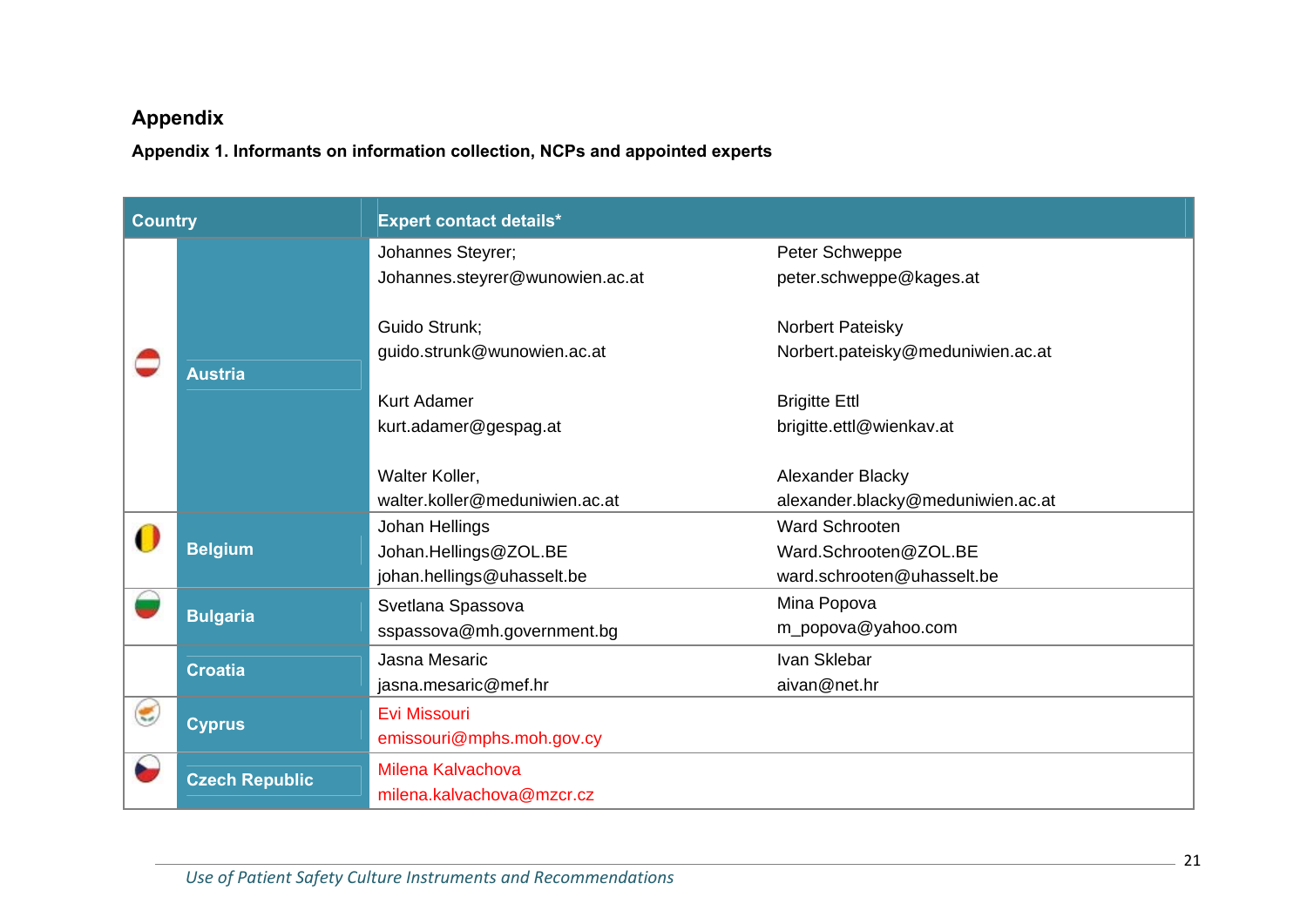| <b>Country</b> |                            | <b>Expert contact details*</b>             |                                 |
|----------------|----------------------------|--------------------------------------------|---------------------------------|
|                |                            | Peter Skjoet                               | Marlene Dyrløv Madsen           |
| G              | <b>Denmark</b>             | peter.skjoet@regionh.dk                    | madyma01@heh.regionh.dk         |
|                |                            | <b>Carsten Biering Soerensen</b>           | Solvejg Kristensen              |
|                |                            | Carsten.bs@regionh.dk                      | solkri@rm.dk                    |
| ╬              |                            | <b>Bev Norris</b>                          | Melinda Lyons                   |
|                | <b>England &amp; Wales</b> | beverley.norris@npsa.nhs.uk                | melinda.lyons@npsa.nhs.uk       |
|                | <b>Estonia</b>             | <b>Helen Trelin</b>                        | <b>Teele Raiend</b>             |
|                |                            | helen.trelin@sm.ee                         | RaiendT@ph.ee                   |
| €              | <b>Finland</b>             | Ritva Teräväinen                           | Pia Oedewald                    |
|                |                            | ritva.teravainen@thl.fi                    | pia.oedewald@vtt.fi             |
|                | <b>France</b>              | Jean-Luc                                   |                                 |
|                |                            | jean-luc.quenon@ccecqa.asso.fr             |                                 |
|                |                            | <b>Marcus Rall</b>                         | Sonja Barth                     |
|                | <b>Germany</b>             | Marcus.Rall@med.uninotuebingen.de          | s.barth@aekb.de                 |
|                |                            | Barbara Hoffmann                           | <b>Christian Thomeczek</b>      |
|                |                            | Hoffmann@allgemeinmedizin.uni-frankfurt.de | Thomeczek@azq.de                |
| €              |                            | <b>Tsari Giannouli</b>                     |                                 |
|                | <b>Greece</b>              | tgiannouli@ekevyl.gr                       |                                 |
|                | <b>Greenland</b>           | <b>Turid Bjarnason Skifte</b>              |                                 |
|                |                            | tbs@gh.gl                                  |                                 |
|                | <b>Hungary</b>             | Agnes Bognar                               |                                 |
|                |                            | ABognar@med.miami.edu                      |                                 |
|                | <b>Ireland</b>             | Noeleen Devaney                            | Pedro Delgado                   |
|                |                            | Noeleen.devaney@dhsspsni.gov.uk            | Pedro.Delgado@setrust.hscni.net |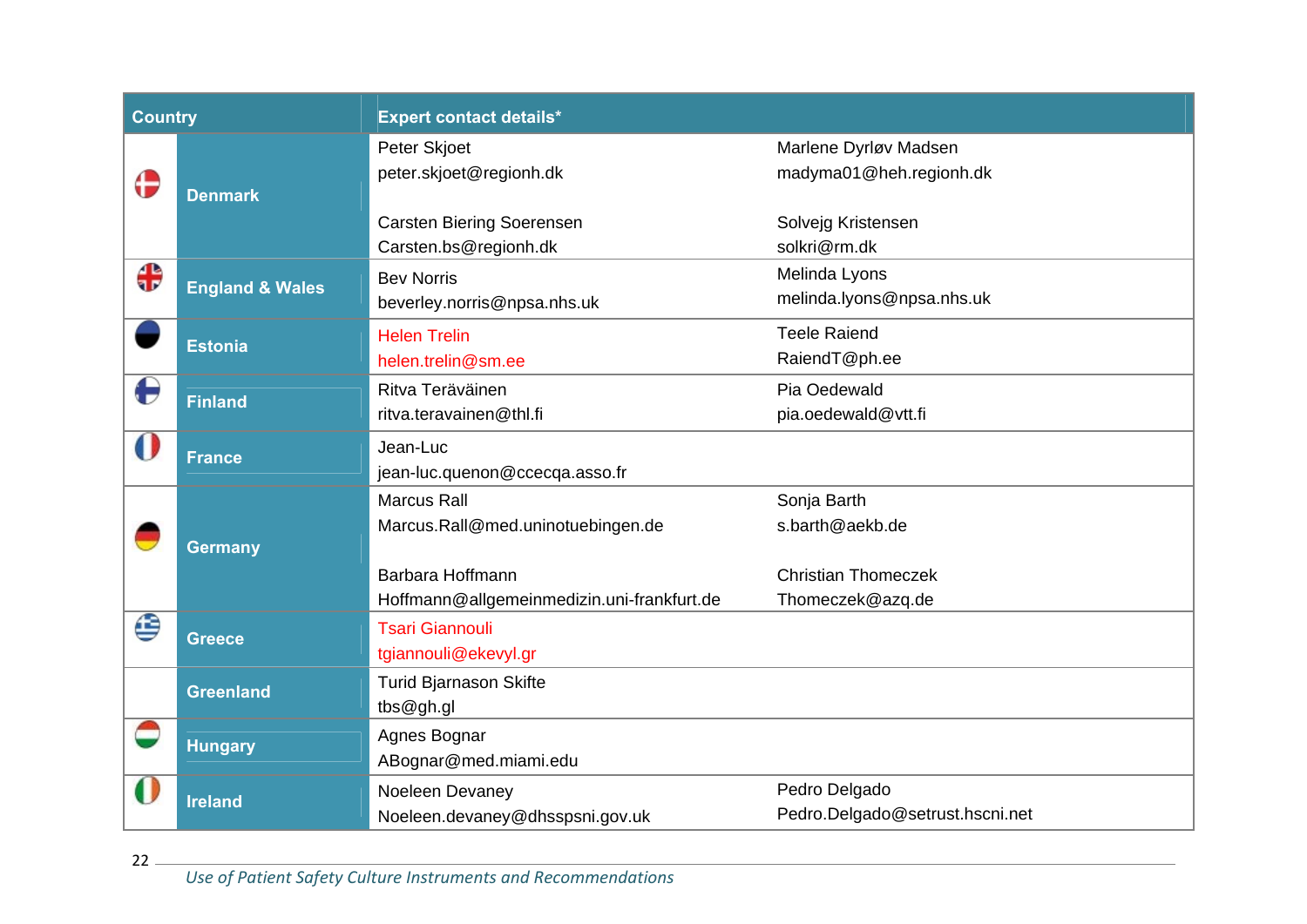| <b>Country</b> |                    | <b>Expert contact details*</b>                               |                                                         |
|----------------|--------------------|--------------------------------------------------------------|---------------------------------------------------------|
|                |                    | Alessandro Ghirardini<br>a.ghirardini@sanita.it              | Tommaso Bellandi<br>Tommaso.bellandi@regione.toscana.it |
|                | <b>Italy</b>       | Poletti Piera<br>Poletti@ceref.it                            | Sara Albolino<br>sara.albolino@regione.toscana.it       |
|                |                    | Riccardo Tartaglia<br>riccardo.tartaglia@regione.toscana.it  |                                                         |
|                | Latvia             | <b>Kristine Klavina</b><br>kristine_klavina@vm.gov.lv        |                                                         |
|                | <b>Lithuania</b>   | <b>Juozas Galdikas</b><br>Juozas.Galdikas@vaspvt.sam.lt      |                                                         |
|                | Luxembourg         | <b>Elisabeth Heisbourg</b><br>elisabeth.heisbourg@ms.etat.lu |                                                         |
|                | <b>Malta</b>       | <b>Nadine Delicata</b><br>nadine.delicata@gov.mt             |                                                         |
|                | <b>Netherlands</b> | Cordula Wagner<br>c.wagner@nivel.nl                          |                                                         |
|                | <b>Norway</b>      | Dag Hofoss<br>dag.hofoss@ahus.no                             | Espen Olsen<br>espen.olsen@uis.no                       |
|                |                    | Ellen Tveter Deilkås<br>ellen.deilkaas@ahus.no               |                                                         |
|                | <b>Poland</b>      | Basia Kutryba<br>kutryba@cmj.org.pl                          |                                                         |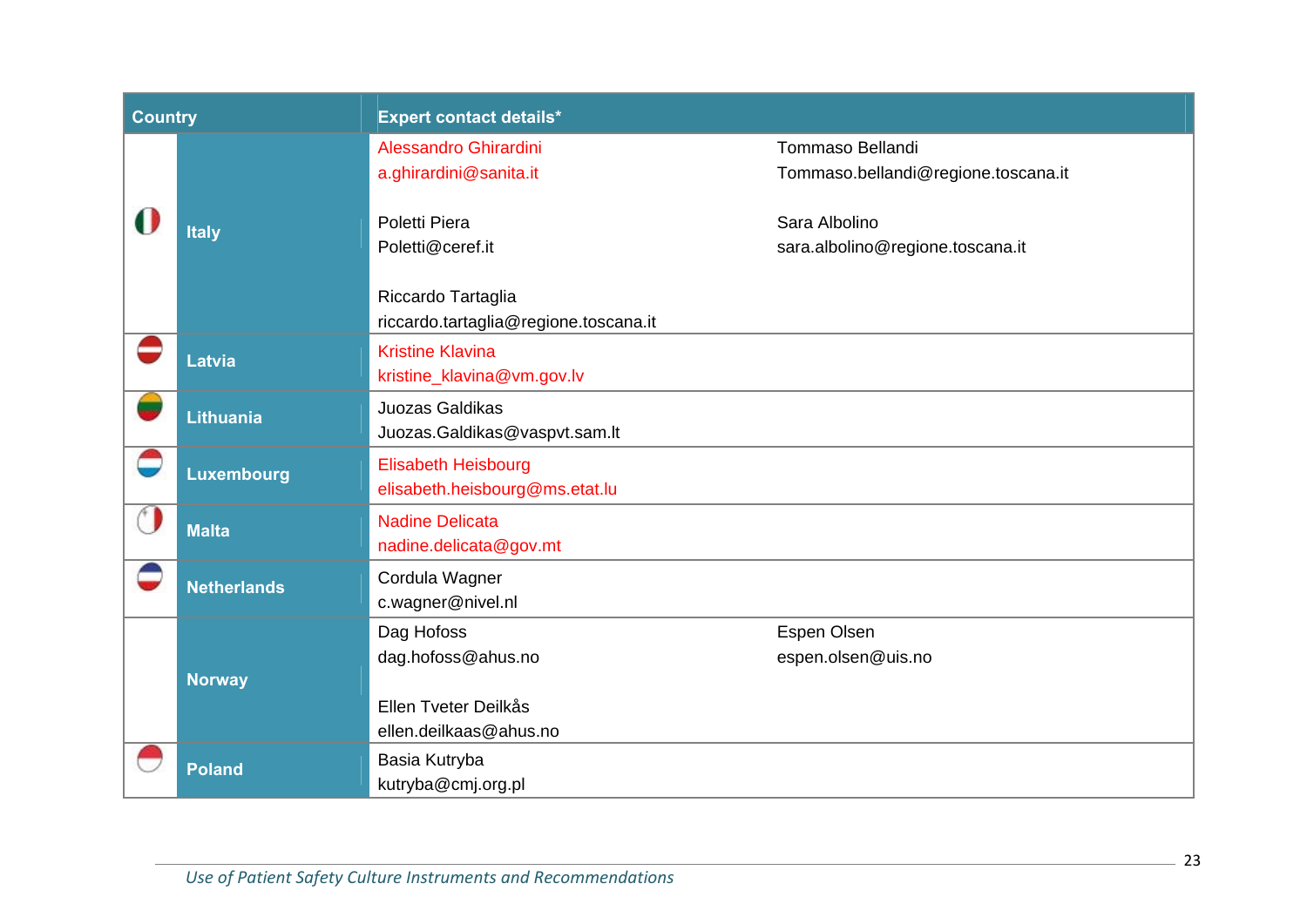| <b>Country</b> |                 | <b>Expert contact details*</b>                               |                                                                 |
|----------------|-----------------|--------------------------------------------------------------|-----------------------------------------------------------------|
|                | <b>Portugal</b> | <b>Cristina Costa</b><br>cristinacosta@dgs.pt                | Paulo Larcher<br>paulo.larcher@hsmarta.min-saude.pt             |
|                |                 | Margarida Eiras<br>Margarida.eiras@estesl.ipl.pt             | Susana Ramos<br>susana.ramos@hsmarta.min-saude.pt               |
|                | Romania         | <b>Carmen Angheluta</b><br>cangheluta@snspms.ro              |                                                                 |
|                | <b>Scotland</b> | Rhona Flin<br>$r$ .flin@abdn.ac.uk                           | Kathryn J Mearns<br>k.mearns@abdn.ac.uk                         |
| $\mathbf{U}$   | <b>Slovakia</b> | Milan Kriska<br>milan.kriska@fmed.uniba.sk                   | <b>Roman Benedik</b><br>roman.benedik@udzs.sk                   |
|                | <b>Slovenia</b> | <b>Martin Mozina</b><br>martin.mozina@kclj.si                |                                                                 |
|                |                 | Yolanda Agra<br>yagra@msc.es                                 | Joan Carles March<br>joaancarles.march.easp@juntadeandalucia.es |
|                | <b>Spain</b>    | Jose Joaquin Mira López. & Jesus Aranaz<br>aranaz_jes@gva.es | Pedro Saturno<br>psaturno@um.es                                 |
|                |                 | <b>Carlos Aibar Miguel</b><br>caibar@unizar.es               |                                                                 |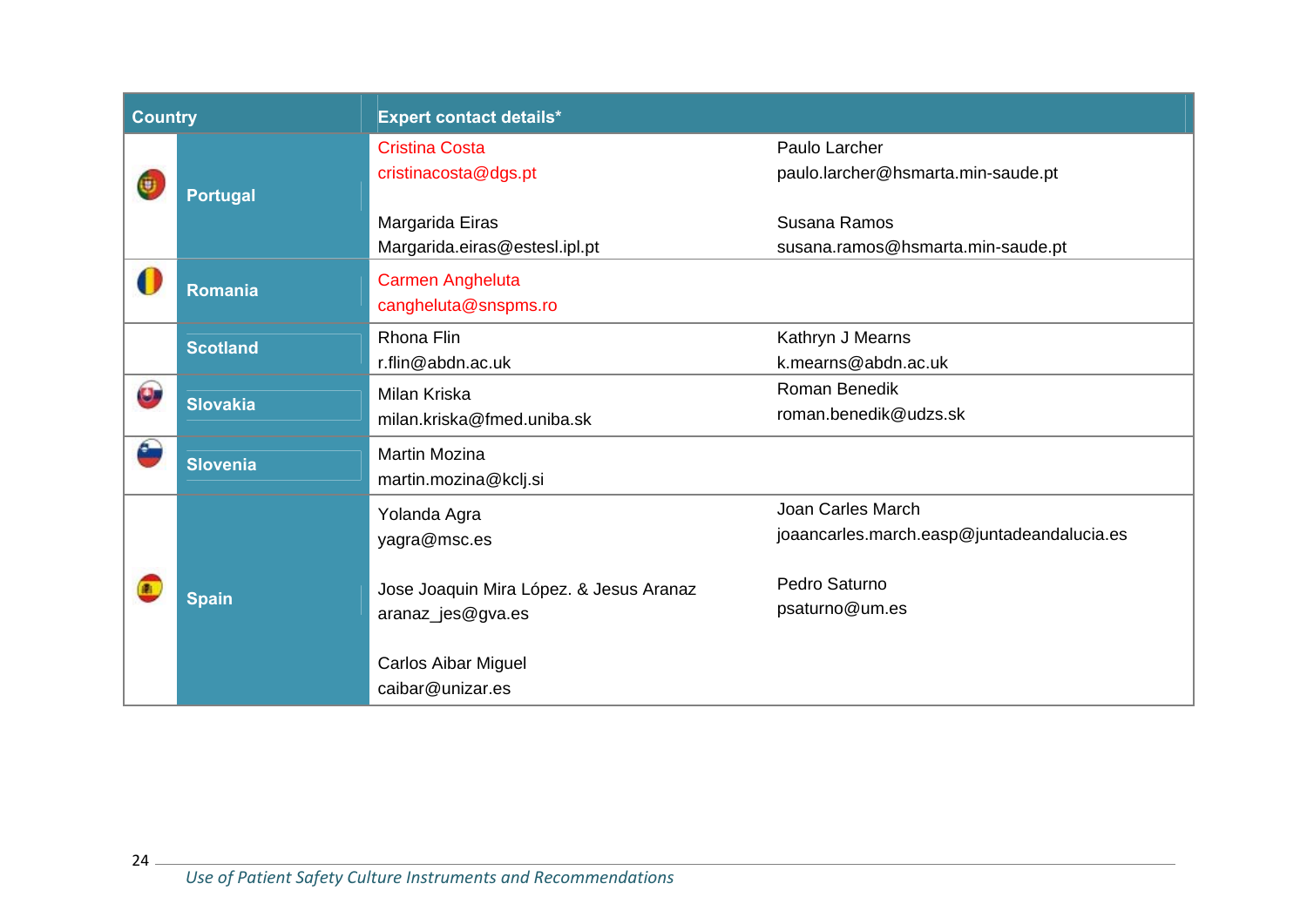| <b>Country</b> |                            | <b>Expert contact details*</b>             |                                                 |
|----------------|----------------------------|--------------------------------------------|-------------------------------------------------|
|                |                            | <b>Marion Lindh</b><br>marion.lindh@sll.se | Michael Soop<br>michael.soop@socialstyrelsen.se |
|                | <b>Sweden</b>              |                                            |                                                 |
|                |                            | <b>Anette Richardson</b>                   | Marianne Törner                                 |
|                |                            | Anette.Richardson@socialstyrelsen.se       | marianne.torner @ amm.gu.se                     |
|                | <b>Switzerland</b>         | Tanja Manser                               | <b>Yvonne Pfeiffer</b>                          |
|                |                            | tmanser@ethz.ch                            | ypfeiffer@ethz.ch                               |
|                |                            | Aslaug Svavarsdottir                       | Laura Sch. Thorsteinsson                        |
|                | <b>European Federation</b> | aslaugsv@landspitali.is                    | laura@landlaeknir.is                            |
|                | of Nurses                  | Linda Watterson                            |                                                 |
|                |                            | linda.watterson@rcn.org.uk                 |                                                 |

\*Contact information written in red refers to National Contact Points (NCPs), whereas contact information written in black refers to experts appointed through the NCPs or through alternative networks and other appointed experts. There is no limit on the number of experts from each country.

Appointed experts were chosen on the basis of their knowledge within the two areas stated below:

- Patient safety culture surveys performed in their country at a local, regional or national level
- International PSCIs translated or new PSCIs developed in their country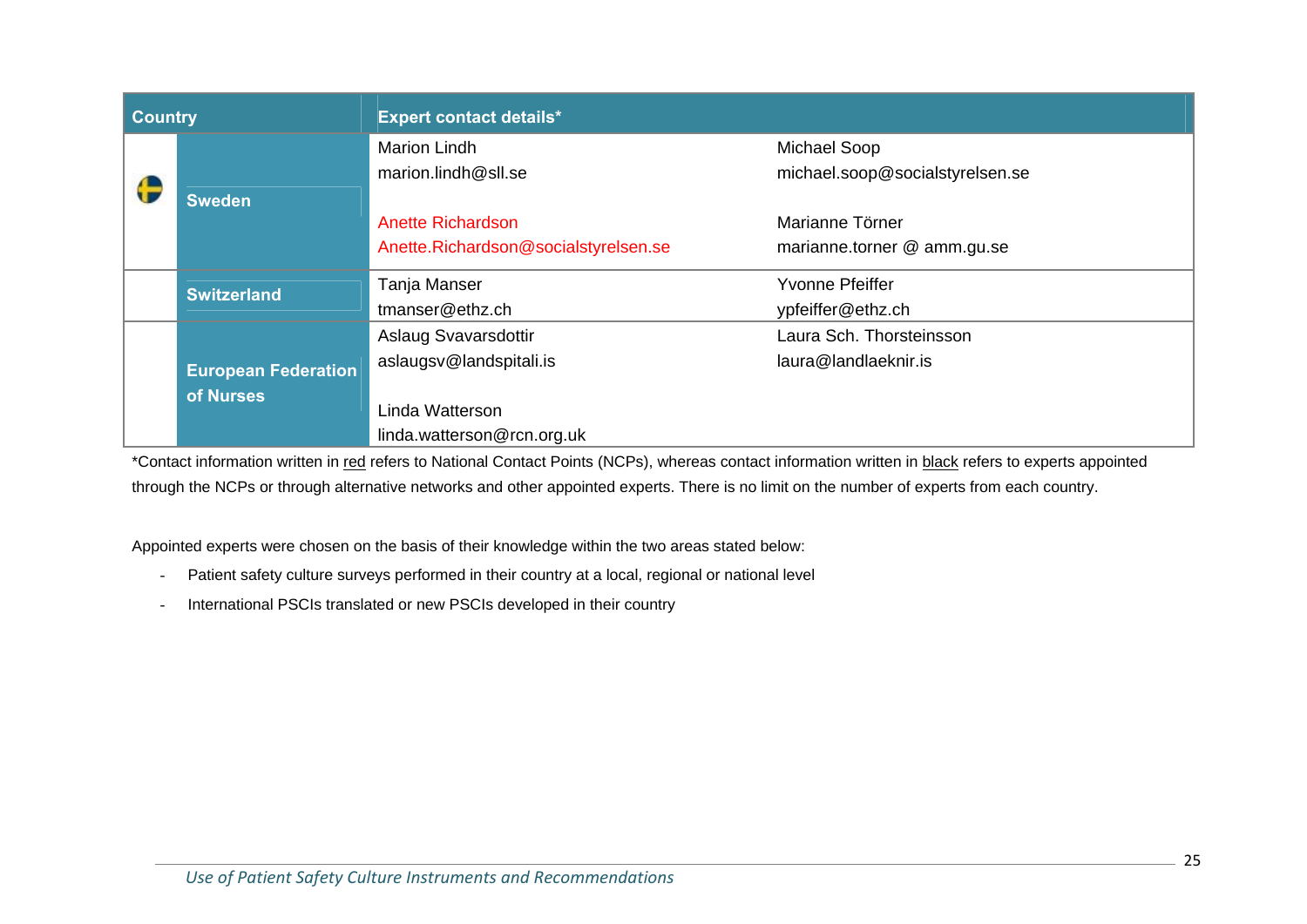| Name of the instrument         |                                                                                                                                           |  |
|--------------------------------|-------------------------------------------------------------------------------------------------------------------------------------------|--|
| By                             |                                                                                                                                           |  |
| <b>Characteristic</b>          | <b>Description</b>                                                                                                                        |  |
| Origin and year of launch      | Country of origin and year of launch                                                                                                      |  |
| Language(s)                    | Original language:                                                                                                                        |  |
|                                | Known translations (as the original instrument and modified):                                                                             |  |
| <b>Objective</b>               | Which objective(s) is the instrument designed to fulfil?                                                                                  |  |
| <b>Kind of instrument</b>      | Is the instrument qualitative or quantitative?                                                                                            |  |
|                                | Does the instrument have a supportive instrument kit, e.g. a                                                                              |  |
|                                | manual for use, data entry and survey analysis instruments,                                                                               |  |
|                                | database, other?                                                                                                                          |  |
| <b>Setting for application</b> | State the appropriate setting(s) for application                                                                                          |  |
|                                | Inpatient settings<br>$\overline{\phantom{0}}$                                                                                            |  |
|                                | Primary care settings                                                                                                                     |  |
|                                | Ambulatory care                                                                                                                           |  |
|                                | Ambulance                                                                                                                                 |  |
|                                | Acute sector                                                                                                                              |  |
|                                | Mental health services                                                                                                                    |  |
|                                | Intensive care unit                                                                                                                       |  |
|                                | Operating rooms                                                                                                                           |  |
|                                | Other?                                                                                                                                    |  |
| <b>Informants</b>              | Recommended informants are:                                                                                                               |  |
| <b>Method of usage</b>         | How is the instrument used, in terms of application (e.g. self-<br>completion or interview), data processing, feedback and follow-<br>up? |  |
| Known usage                    | What is the identified extent of use in Europe?                                                                                           |  |
|                                | A search in the Pub Med database limited to publications 2004-                                                                            |  |
|                                | 2008 and performed in August 2008 on "XX" gave XX hits. It                                                                                |  |
|                                | covered a wide range of studies in patient safety in different                                                                            |  |
|                                | specialties. Roughly half of the studies were non-American.                                                                               |  |
| <b>Format</b>                  | Please state:                                                                                                                             |  |
|                                | Total number of items                                                                                                                     |  |
|                                | Number of dimensions/scales                                                                                                               |  |
|                                | Nominal or numerical, possibility of providing comments                                                                                   |  |
|                                | in open-ended questions                                                                                                                   |  |
|                                | Kind of scale used, e.g. x-point Likert scale (from "X" to                                                                                |  |

# **Appendix 2. Questionnaire used for collecting information from MS**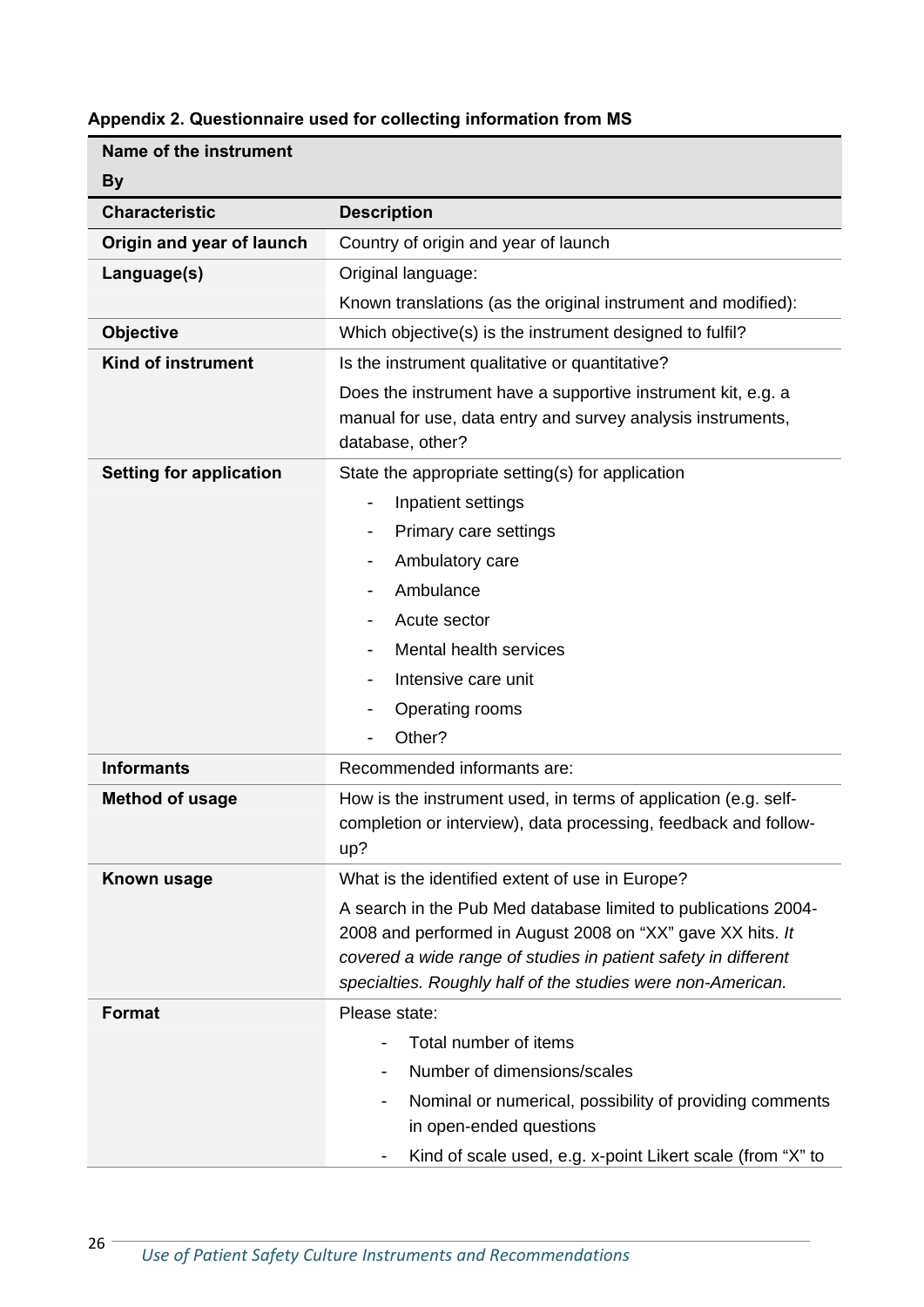| Name of the instrument<br><b>By</b> |                                                                                  |  |
|-------------------------------------|----------------------------------------------------------------------------------|--|
| <b>Characteristic</b>               | <b>Description</b>                                                               |  |
|                                     | "X") or VAS                                                                      |  |
|                                     | Other?                                                                           |  |
| <b>Definition of PSC</b>            | The definition of patient safety culture used in the instrument                  |  |
| <b>Subjects/scales covered</b>      | State the subjects/scales (number of items per scale) covered<br>$e.g.$ :        |  |
|                                     | Attention and priority given to patient safety<br>$\qquad \qquad \blacksquare$   |  |
|                                     | Communication<br>$\overline{\phantom{0}}$                                        |  |
|                                     | Error management<br>$\overline{\phantom{0}}$                                     |  |
|                                     | Change management<br>$\overline{\phantom{a}}$                                    |  |
|                                     | Resistance<br>$\overline{\phantom{0}}$                                           |  |
|                                     | Flow of information and processing<br>$\overline{\phantom{a}}$                   |  |
|                                     | Identification of causes of patient safety incidents<br>$\overline{\phantom{a}}$ |  |
|                                     | Job satisfaction<br>-                                                            |  |
|                                     | Leadership<br>$\overline{\phantom{0}}$                                           |  |
|                                     | Learning from patient safety incidents<br>$\overline{\phantom{0}}$               |  |
|                                     | Patients are involved in patient safety<br>-                                     |  |
|                                     | Perception and recognition of stress<br>$\overline{\phantom{a}}$                 |  |
|                                     | Perceptions of causes of patient safety incidents<br>$\overline{\phantom{a}}$    |  |
|                                     | Personnel management<br>-                                                        |  |
|                                     | Reporting of adverse events                                                      |  |
|                                     | Training and education                                                           |  |
|                                     | Work environment                                                                 |  |
|                                     | Working as a team                                                                |  |
|                                     | Other?                                                                           |  |
| <b>Typological classification</b>   | If the instrument is typological, which types of PSC does it                     |  |
|                                     | identify?                                                                        |  |
|                                     | Pathological                                                                     |  |
|                                     | Reactive                                                                         |  |
|                                     | Calculative                                                                      |  |
|                                     | Proactive                                                                        |  |
|                                     | Generative                                                                       |  |
|                                     | Other?                                                                           |  |

**Developmental process** Describe the developmental process for the instrument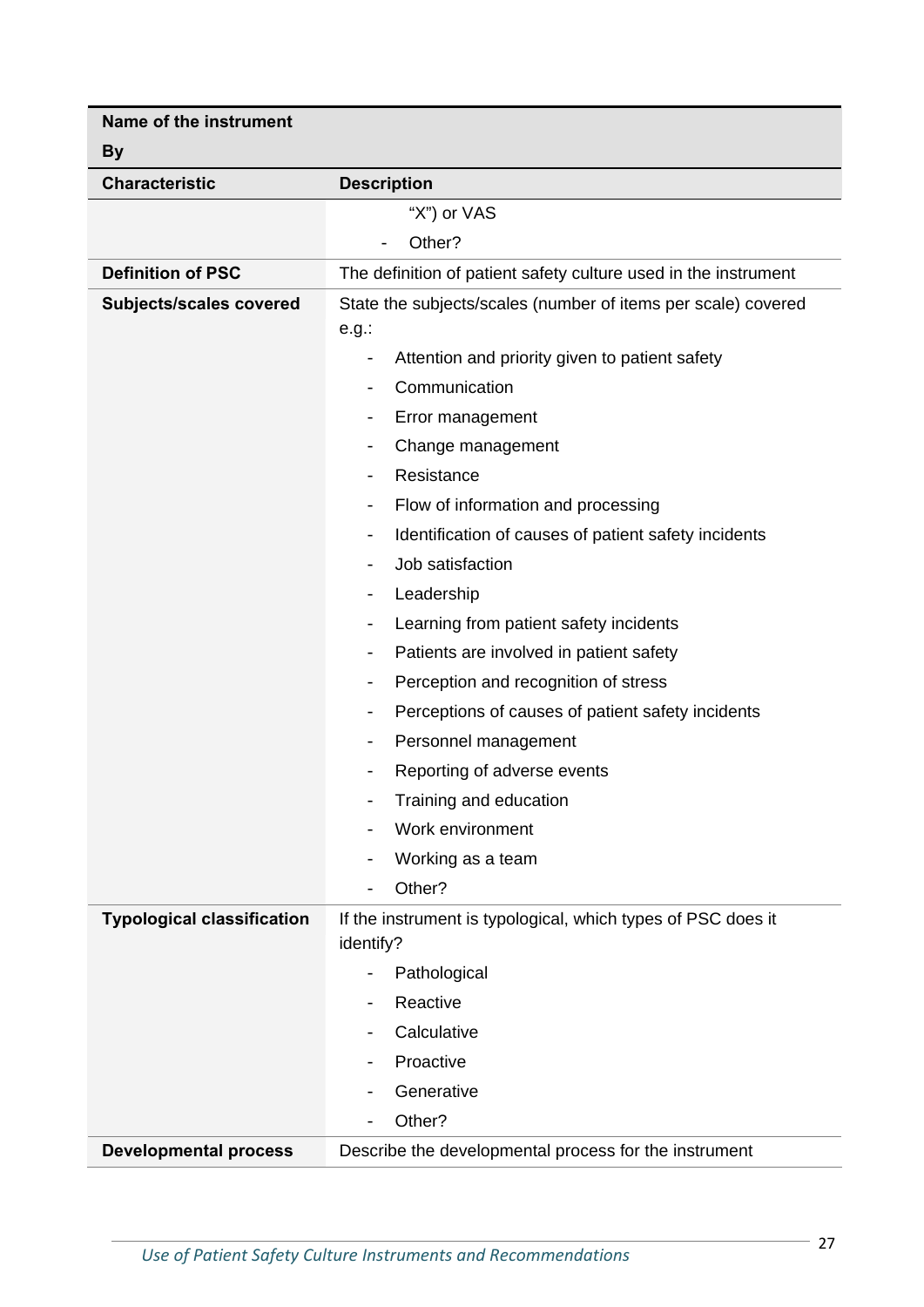**Name of the instrument** 

## **By**

| <b>Description</b>                                                                  |  |
|-------------------------------------------------------------------------------------|--|
| What is the level of assessment?                                                    |  |
| Individual<br>$\overline{\phantom{a}}$                                              |  |
| Team                                                                                |  |
| Ward                                                                                |  |
| Institution                                                                         |  |
| Region                                                                              |  |
| <b>Nation</b>                                                                       |  |
| Cross-nation                                                                        |  |
| Other?                                                                              |  |
| Are questions directed towards how the individual experiences                       |  |
| PSC or how he or she experiences PSC in the team/work unit?                         |  |
| How are results recommended for use, e.g. locally, benchmarking,<br>other?          |  |
| Is the instrument feasible, according to:                                           |  |
| Practical issues regarding application                                              |  |
| Resources; number of hours spent by informant and rater<br>$\overline{\phantom{a}}$ |  |
| Information gained<br>$\overline{\phantom{a}}$                                      |  |
| Economic resource issues, e.g. costs and labour intensive                           |  |
| Statistical processing of results                                                   |  |
| Feedback of results                                                                 |  |
| Planning of improvement strategies                                                  |  |
| Follow-up                                                                           |  |
| Availability                                                                        |  |
| Other                                                                               |  |
| The availability of the instrument and related tools, e.g. manual,                  |  |
| data processing instruments. Is the instrument free of charge or                    |  |
| does it carry a fee?                                                                |  |
| The instrument has been scientifically tested:                                      |  |
| Test method, e.g. cross-sectional, observational                                    |  |
| Nature of test: inter- or cross-institutional                                       |  |
| Country and care/non-care setting                                                   |  |
| Test population, e.g. profession<br>Number of invitees and participants             |  |
|                                                                                     |  |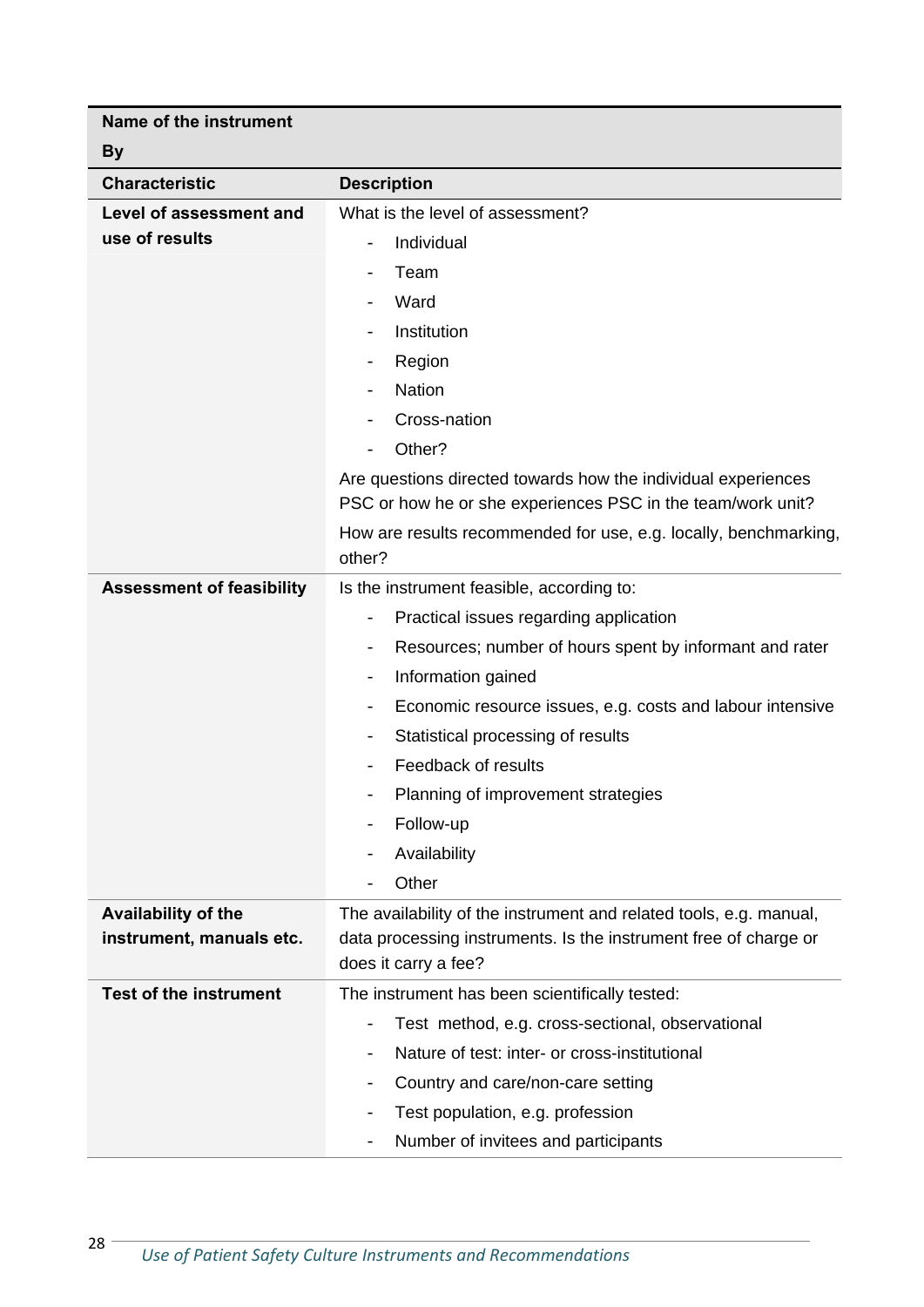**Name of the instrument** 

# **By**

| — у<br><b>Characteristic</b>                                   | <b>Description</b>                                                                                                                                                                                                                                                                              |  |
|----------------------------------------------------------------|-------------------------------------------------------------------------------------------------------------------------------------------------------------------------------------------------------------------------------------------------------------------------------------------------|--|
|                                                                | Other?                                                                                                                                                                                                                                                                                          |  |
| <b>Scientific properties</b>                                   | Results of testing:                                                                                                                                                                                                                                                                             |  |
|                                                                | Number of participants                                                                                                                                                                                                                                                                          |  |
|                                                                | Country and care/non-care setting<br>$\qquad \qquad \blacksquare$                                                                                                                                                                                                                               |  |
|                                                                | Test method, e.g. cross-sectional, observational<br>$\overline{\phantom{a}}$                                                                                                                                                                                                                    |  |
|                                                                | Nature of test: inter- or cross-institutional<br>$\overline{\phantom{a}}$                                                                                                                                                                                                                       |  |
|                                                                | Test population, e.g. profession<br>$\overline{\phantom{a}}$                                                                                                                                                                                                                                    |  |
|                                                                | Exploratory factor analysis and confirmatory factor<br>analysis; item factor load, floor/ceiling effects scale<br>reliability, inter-factor, correlation etc.<br>Variation<br>$\overline{\phantom{a}}$                                                                                          |  |
|                                                                | Content validity (refers to the extent to which the measure<br>represents relevant facets of PSC)                                                                                                                                                                                               |  |
|                                                                | Construct validity (the measure is related to other similar<br>$\overline{\phantom{a}}$<br>measures of PSC and not related to other characteristics)<br>Intra-rater reliability (degree of agreement over time; test-<br>retest)<br>Is the instrument suitable for tracking changes in PSC over |  |
|                                                                | time?                                                                                                                                                                                                                                                                                           |  |
| Ability to predict an<br>outcome associated with<br><b>PSC</b> | Criterion validity (refers to the measurement's capacity to predict<br>an outcome associated with PSC)                                                                                                                                                                                          |  |
| <b>Issues regarding</b><br>modification and<br>translation     | State the possible implications regarding modification and<br>translation                                                                                                                                                                                                                       |  |
| Main source and contact to                                     | Name                                                                                                                                                                                                                                                                                            |  |
| learn more about the<br>instrument                             | <b>Address</b>                                                                                                                                                                                                                                                                                  |  |
|                                                                | Tel.:<br>Mail:                                                                                                                                                                                                                                                                                  |  |
|                                                                | WWW.                                                                                                                                                                                                                                                                                            |  |
| Contact information - who                                      | Name                                                                                                                                                                                                                                                                                            |  |
| filled in this questionnaire?                                  | Address                                                                                                                                                                                                                                                                                         |  |
|                                                                | Tel.:<br>Mail:                                                                                                                                                                                                                                                                                  |  |
|                                                                | www.                                                                                                                                                                                                                                                                                            |  |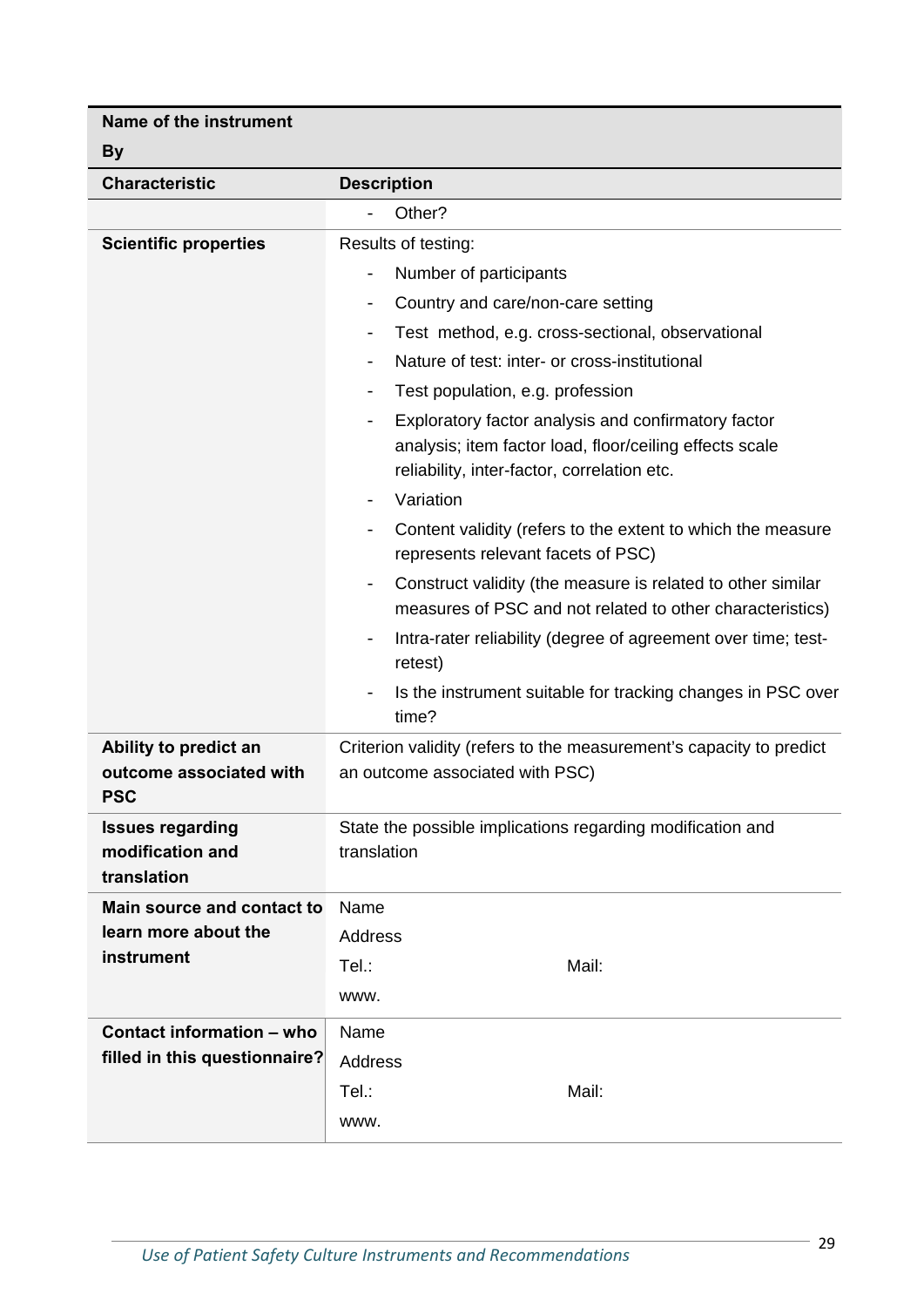# **Appendix 3. Country code abbreviations used**

| Austria (A)          | Latvia (LV)                         |
|----------------------|-------------------------------------|
| Belgium (B)          | Lithuania (LT)                      |
| Bulgaria (BG)        | Luxemburg (L)                       |
| Croatia (HR)         | Malta (MT)                          |
| Cyprus (CY)          | The Netherlands (NL)                |
| Czech Republic (CZ)  | Norway (N)                          |
| Denmark (DK)         | Poland (PL)                         |
| England & Wales (UK) | Portugal (P)                        |
| Estonia (EE)         | Romania (RO)                        |
| Finland (FIN)        | Slovakia (SK)                       |
| France (F)           | Slovenia (SL)                       |
| Germany (D)          | Spain (E)                           |
| Greece (GR)          | Sweden (S)                          |
| Hungary (H)          | Scotland (UK)                       |
| Ireland (IRL)        | Switzerland (CH)                    |
| Iceland (IS)         | European Federation of Nurses (EFN) |
| Italy $(I)$          |                                     |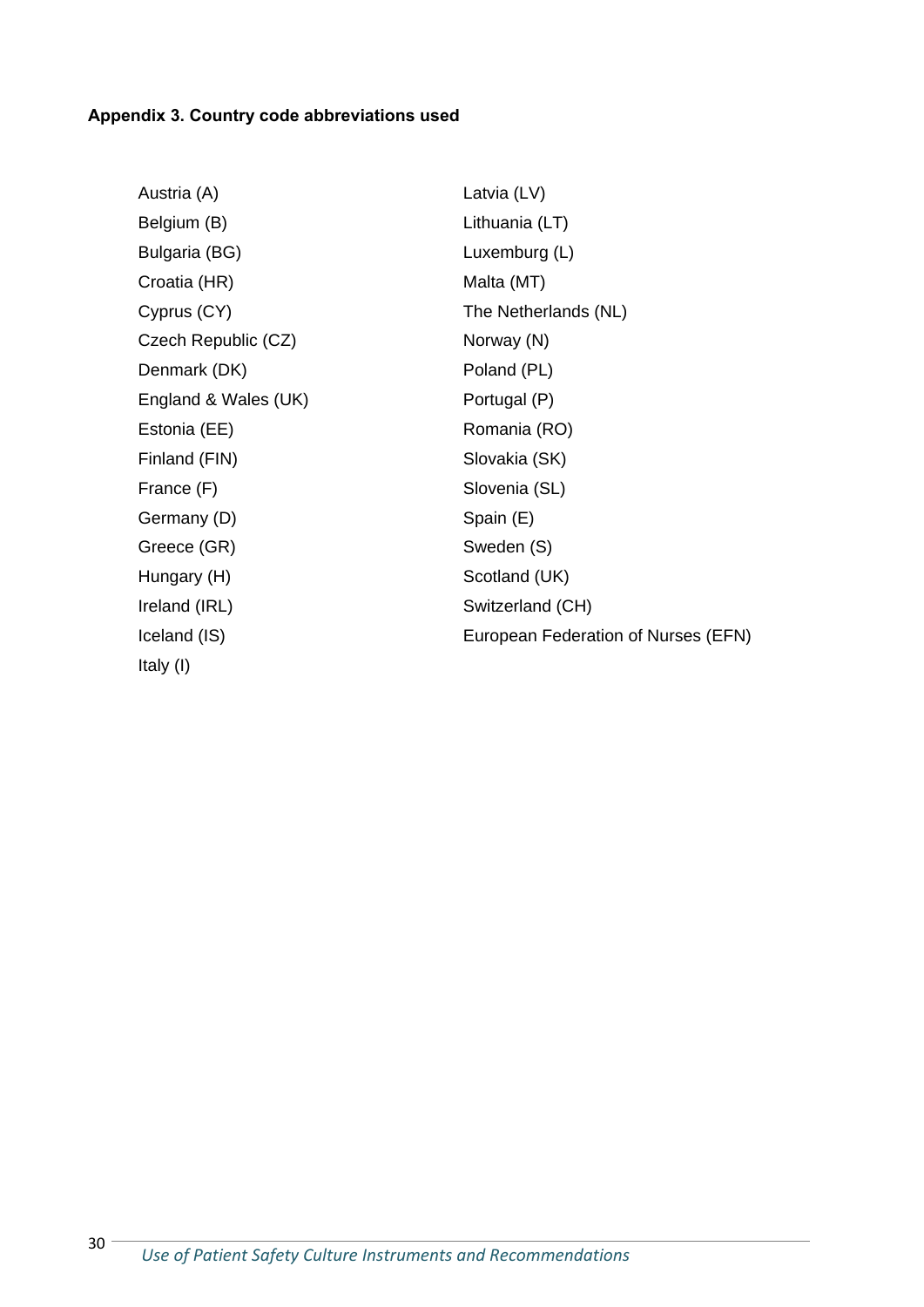#### **References**

- (1) Agency for Healthcare Research and Quality. Hospital Survey on Patient Survey Culture. Part One: Survey User's Guide & Part Two: Survey Material. http://www.ahrq.gov/qual/hospculture/hospcult.pdf: Agency for Healthcare Research and Quality, Rockville, MD.; 2004.
- (2) Agency for Healthcare Research and Quality. Hospital Survey on Patient Safety Culture 2008 Comparative Database Report. http://www.ahrq.gov/qual/hospculture/hospcult.pdf: Agency for Healthcare Research and Quality, Rockville, MD.; 2008.
- (3) Colla JB, Bracken AC, Kinney LM, Weeks WB. Measuring patient safety climate: a review of surveys. Qual Saf Health Care 2005 Oct;14(5):364-6.
- (4) Ashcroft DM, Morecroft C, Parker D, Noyce PR. Safety culture assessment in community pharmacy: development, face validity, and feasibility of the Manchester Patient Safety Assessment Framework. Qual Saf Health Care 2005 Dec;14(6):417-21.
- (5) Kirk S, Parker D, Claridge T, Esmail A, Marshall M. Patient safety culture in primary care: developing a theoretical framework for practical use. Qual Saf Health Care 2007 Aug;16(4):313-20.
- (6) Sexton JB T, Thomas E.J., Helmreich RL, Nieland T.B., Rowan K, Vella K, et al. Frontline Assessments of Healthcare Culture: Safety Attitudes Questionnaire Norms and Psychometric Properties. Technical Report 04-01**.** www utpatientsafety org 2004
- (7) Sexton JB, Thomas EJ. The Safety Attitudes Questionnaire. Guidelines for Administration. The University of Texas Center of Excellence for Patient Safety Attitudes Questionnaire; 2003 Jun 11.
- (8) Reason J, Wreathall J. Checklist for Assessing Institutional Resilience (CAIR). http://www.rmf.harvard.edu/files/documents/Mod7doclink2.pdf. 2000.
- (9) Carthey J, de Leval MR, Reason JT. Institutional resilience in healthcare systems. Qual Health Care 2001 Mar;10(1):29-32.
- (10) Weingart SN, Farbstein K, Davis RB, Phillips RS. Using a multihospital survey to examine the safety culture. Jt Comm J Qual Saf 2004 Mar;30(3):125-32.
- (11) Weingart SN, Price J, Duncombe D, Connor M, Sommer K, Conley KA, et al. Patient-reported safety and quality of care in outpatient oncology Jt Comm J Qual Patient Saf 2007 Feb;33(2):83-94.
- (12) van DC, Frese M, Baer M, Sonnentag S. Organizational error management culture and its impact on performance: a two-study replication. J Appl Psychol 2005 Nov;90(6):1228-40.
- (13) Hofmann DA, Mark B. An investigation of the relationship between safety climate and medication errors as well as other nurse and patient outcomes. Personnel Psychology 2006;59(4):847-69.
- (14) Scott T, Mannion R, Davies H, Marshall M. The quantitative measurement of organizational culture in health care: a review of the available instruments. Health Serv Res 2003 Jun;38(3):923-45.
- (15) Sieveking N, Bellet W, Marston RC. Employees' views of their work experience in private hospitals. Health Serv Manage Res 1993 May;6(2):129-38.
- (16) Flin R, Burns C, Mearns K, Yule S, Robertson EM. Measuring safety climate in health care. Qual Saf Health Care 2006 Apr;15(2):109-15.
- (17) Singla AK, Kitch BT, Weissman J S, Campbell EG. Assessing Patient Safety Culture: A Review and Synthesis of the Measurement Tools. Journal of Patient Safety 2007;2, Number 3, September 2006:105-15.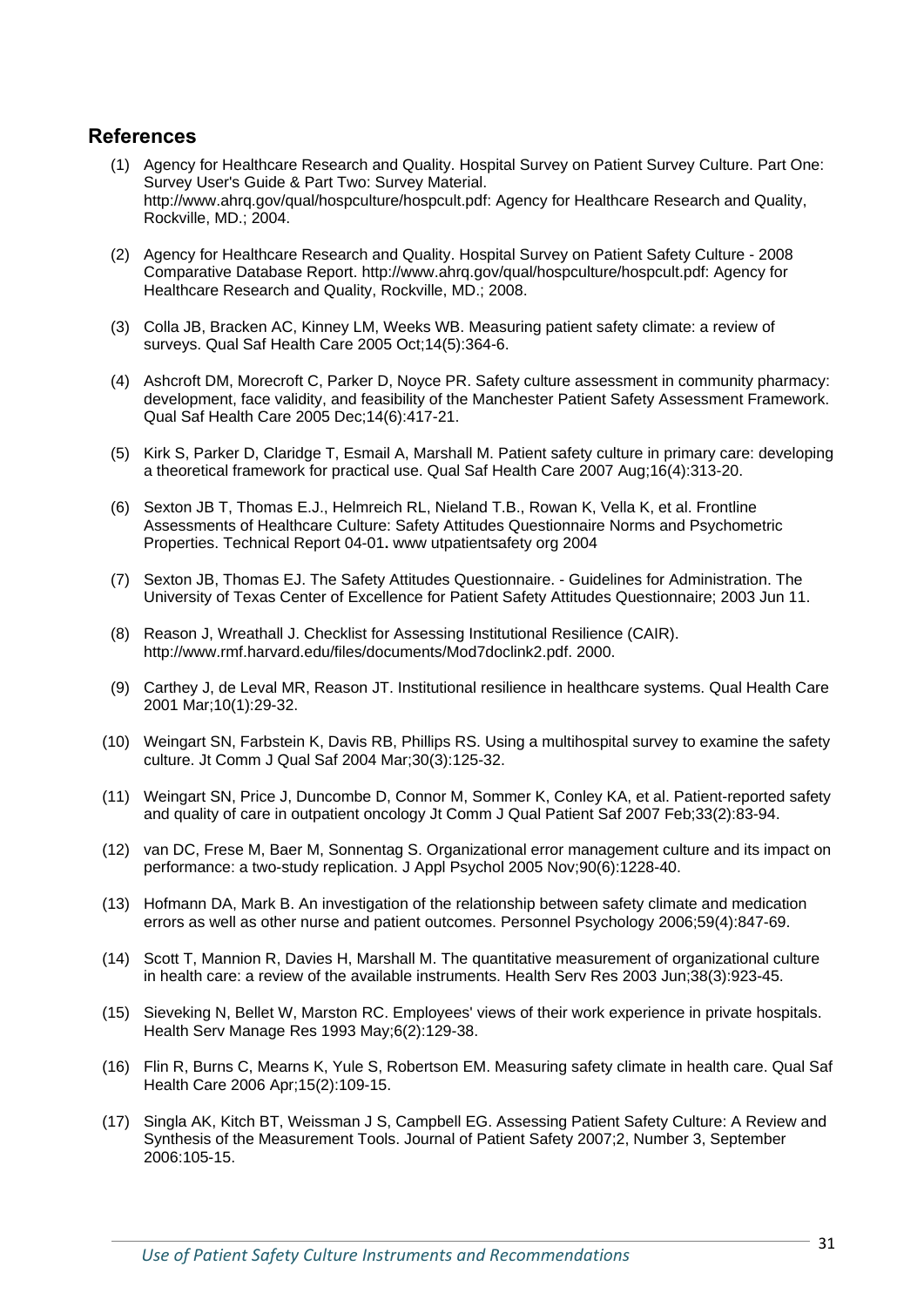- (18) Madsen MD, Østergaard D. Udvikling af metode og værktøj til at måle sikkerhedskultur på sygehusafdelinger . Afrapportering af projekt om sikkerhedskultur og patientsikkerhed i Københavns Amt. http://www.risoe.dk/rispubl/SYS/syspdf/ris-r-1491.pdf. 2004.
- (19) Madsen MD. Sikkerhedskultur på sygehuse. Sundhedsvæsenet i Frederiksborg Amt; 2004 Jun 10.
- (20) Madsen MD. Improving Patient Safety: Safety Culture & Patient Safety Ethics. http://www.risoe.dk/rispubl/SYS/syspdf/ris-phd-25.pdf. Denmark: Roskilde University; 2006.
- (21) Madsen MD, Andersen HB, Itoh K. Assessing Safety Culture in Healt Care. In: Carayon P, editor. A Haandbook of Human Factors and Ergonomics in Healthcare and Patient Safety. 2006. p. 693-713.
- (22) Pronovost P, Sexton B. Assessing safety culture: guidelines and recommendations. Qual Saf Health Care 2005 Aug;14(4):231-3.
- (23) Pronovost PJ, Weast B, Holzmueller CG, Rosenstein BJ, Kidwell RP, Haller KB, et al. Evaluation of the culture of safety: survey of clinicians and managers in an academic medical center. Qual Saf Health Care 2003 Dec;12(6):405-10.
- (24) Singer S, Falwell A, Lin SH, Rathgeb T, Baker L. Relationship between hospital saefty climate and outcomes. 2006. Ref Type: Slide
- (25) Singer S, Meterko M, Baker L, Gaba D, Falwell A, Rosen A. Workforce perceptions of hospital safety culture: development and validation of the patient safety climate in healthcare organizations survey. Health Serv Res 2007 Oct;42(5):1999-2021.
- (26) Singer SJ, Gaba DM, Geppert JJ, Sinaiko AD, Howard SK, Park KC. The culture of safety: results of an organization-wide survey in 15 California hospitals. Qual Saf Health Care 2003 Apr;12(2):112-8.
- (27) Kaissi A, Kralewski J, Dowd B, Heaton A. The effect of the fit between organizational culture and structure on medication errors in medical group practices. Health Care Manage Rev 2007 Jan;32(1):12-21.
- (28) Kaissi A. An organizational approach to understanding patient safety and medical errors. Health Care Manag (Frederick ) 2006 Oct;25(4):292-305.
- (29) Kaissi A, Johnson T, Kirschbaum MS. Measuring teamwork and patient safety attitudes of high-risk areas. Nurs Econ 2003 Sep;21(5):211-8, 207.
- (30) Sexton JB, Helmreich RL, Pronovost P, Thomas EJ. Safety Climate Survey. http://www.ihi.org/IHI/Topics/PatientSafety/SafetyGeneral/Tools/Safety+Climate+Survey.htm. 2004. IHI Institute for Healthcare Improvement (Books).
- (31) Lin SH, Wang ZM, Tang WJ, Liang LH, Wang MZ, Lan YJ. Development of safety climate measurement at workplace: validity and reliability assessment. Sichuan Da Xue Xue Bao Yi Xue Ban 2007 Jul;38(4):720-4.
- (32) Kirk S, Marshall M, Claridge T, Esmail A, Parker D. Evaluating safety culture in Patient Safety. Research into Practice. Open University Press, MCgraw Hill Maidenhead, UK; 2006.
- (33) Guldenmund F.W. The use of questionnaires in safety culture research an evaluation. Safety Science 2007;45:723-43.
- (34) World Health Organization. Process of translation and adaptation of instruments. http://www.who.int/substance\_abuse/research\_tools/translation/en/index.html. 2009.